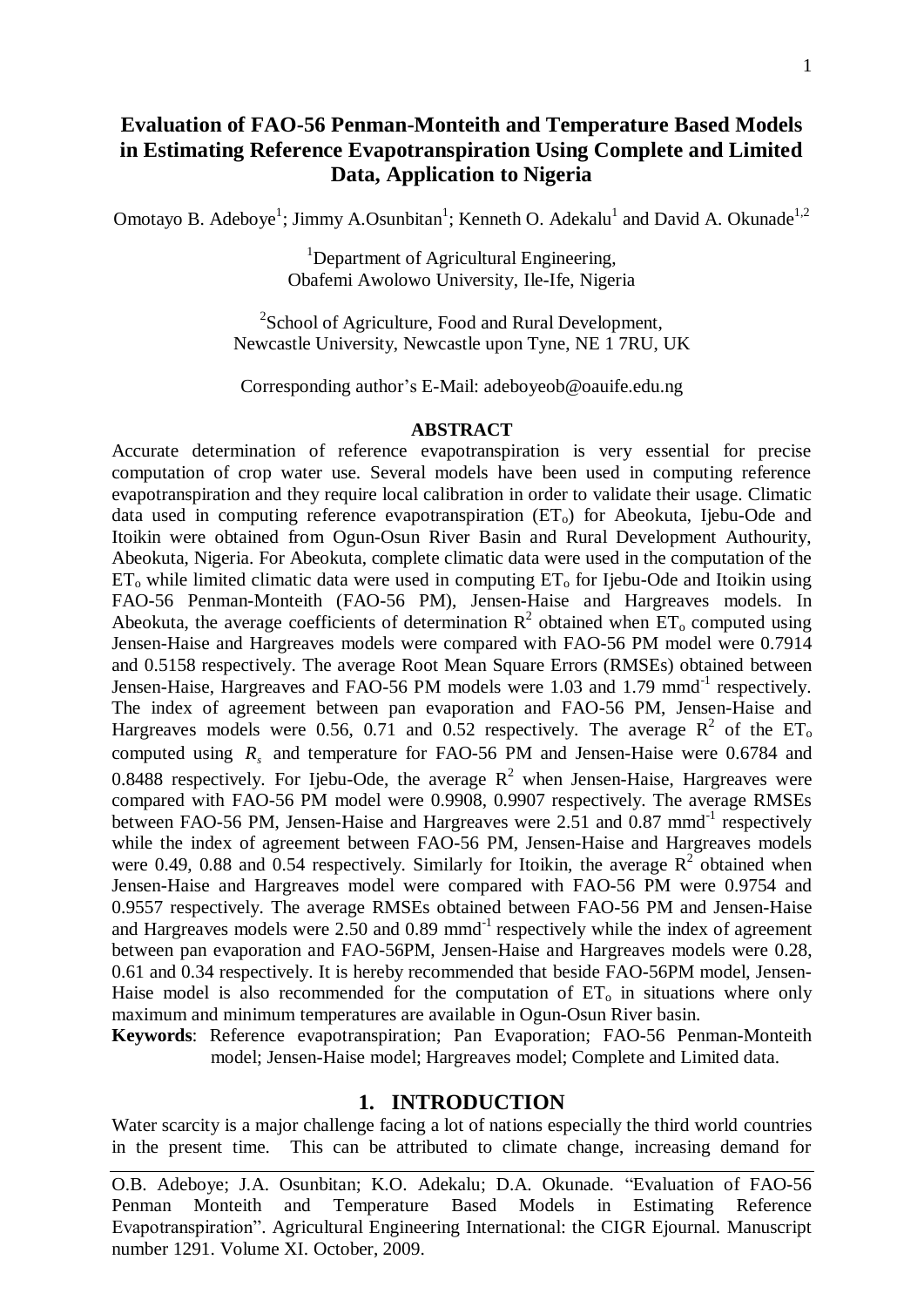freshwater by the competing users in different sectors and more importantly the environmentally induced problems such as desertification and overexploitation of the existing water resources (Pereira, 2005). Dependency on rainfall for future crop production has become a major constraint for sustainable food production in the developing counties. Irrigated agriculture accounts for about 70% of the available fresh water globally Fischer, et al.,(2006). Sustainable food and fibre productions which are expected to cater for the teeming population will depend largely on judicious and conjunctive use of surface and underground water in order to attain the Millennium Development Goals (MDGs) of water for all by the year 2015 Smith, (2000).

The urgent need to develop a standard, precise and globally acceptable method of estimating reference evapotranspiration for accurate computation of crop water requirements has been stressed by many authours (Doorenbos and Pruit, 1975; Doorenbos and Kassam, 1979; Chiew et al., 1995; Allen et al., 1998; Xu and Singh, 2001; Dodds et al., 2005). Several models had been proposed by many authours and these include FAO-Penman, Penman, 1982-Kinberly-Penman, FAO-Corrected–Penman, Penman-Monteith, Blanney-Criddle, Priestley-Taylor, FAO-Radiation, Hargreaves, and FAO-Blanney Criddle (Allen et al., 1998; Dockter, 1999; Wang et al., 2003; DehghaniSaniji et al., 2004; Pereira and Pruitt, 2004; Dodds et al., 2005). Many of these models are subject to local calibration threby making them to have limited global acceptance. Due to the higher performance of FAO-56 Penman-Monteith (FAO-56 PM) model in different parts of the world when compared with other models, it has been accepted as the sole method of computing reference evapotranspiration from meteorological data (Jensen et al., 1990; Allen, et al., 1998; Hess, 1998; Ravelli and Rota, 1999; Zhao et al., 2005; Garcial et al., 2006; Gavila, et al, 2006).

In order to use FAO-56 PM model in computing daily evapotranspiration, specific meteorological data are required such as daily maximum and minimum air temperature, solar radiation, wind speed, and relative humidity. These data can be obtained directly from automatic weather stations which are now in use in different parts of the world. However, in Nigeria and other developing countries, these automatic weather stations are in most cases not available due to the high cost of acquiring and maintaining them. Similarly, in meteorological stations where analogue instruments are used, limited data are recorded due to obsolete or faulty equipment and lack of appropriate facilities. These hereby make it very difficult to estimate reference evapotranspiration. In most cases, only the maximum and minimum air temperature are available. In such situation, the procedure for estimating reference evapotranspiration outlined in Allen, et al., (1998) are used and has been found to produce accepted results Droogers and Allen, (2002). Hargreaves model has been recommended for the computation of reference evapotranspiration when only the maximum and minimum air temperature are available Allen et al., (1998). The result obtained from the use of Hargreaves model has been reported to produce satisfactory results in computing weekly or monthly reference evapotranspiration Hargreaves and Allen, (2003).

For effective planning and implementation of policies on irrigation projects, it is very necessary to determine reference evapotranspiration that is very essential in computing crop water use. The objectives of this study were to (i) evaluate the performances of three models namely: FAO-56 PM, Jensen-Haise and Hargreaves models in computing daily reference evapotranspiration in three locations in the South western part of Nigeria using complete and limited data; (ii) compare the relative performance of Jensen-Haise and Hargreaves models with FAO-56 PM model under complete and limited data set using statistical parameters; (iii)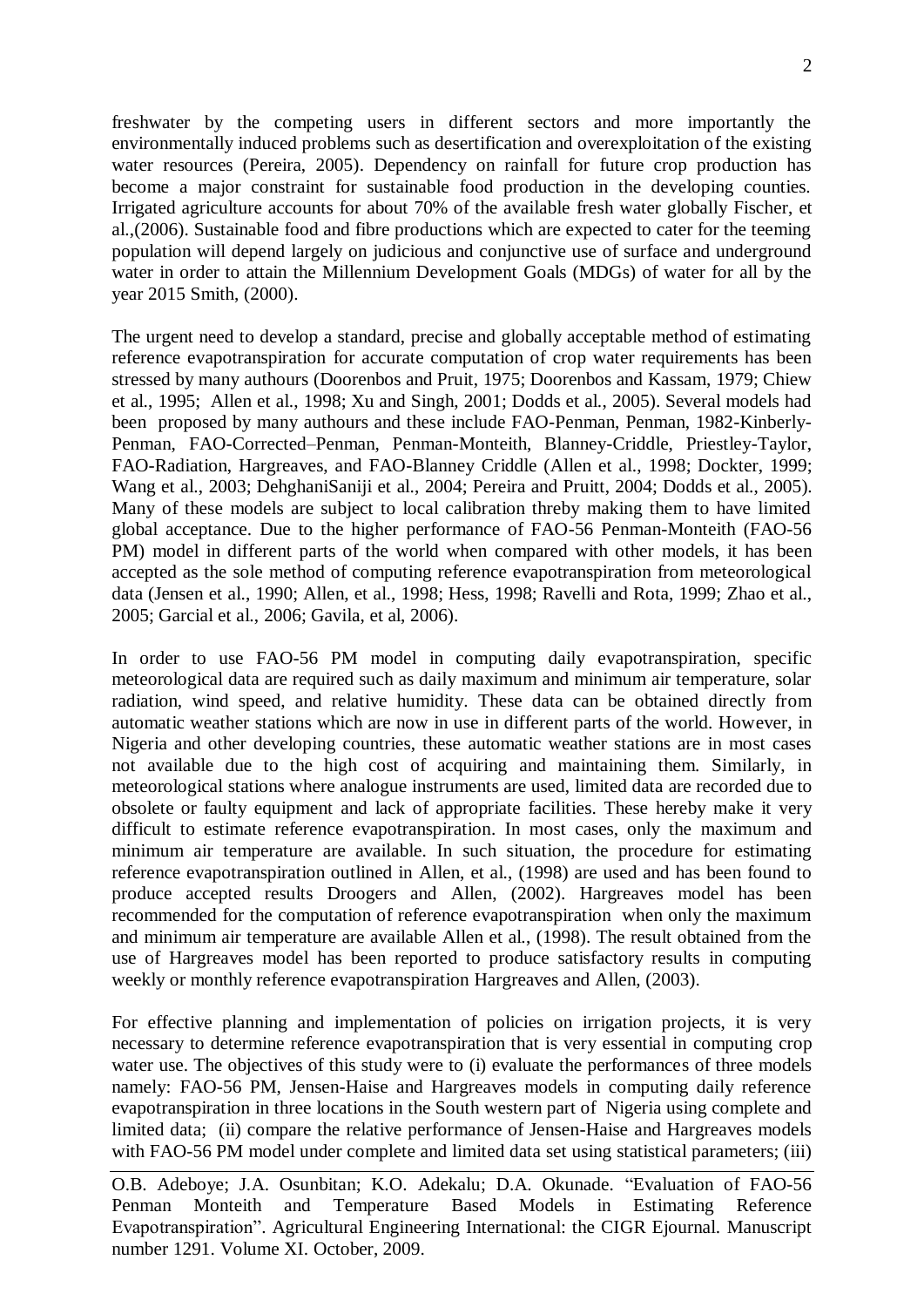compare the computed reference evapotranspiration using the FAO-56 PM model under complete and limited data set and (iv) evaluate the use of Hargreaves model in computing reference evapotranspiration with only maximum and minimum air temperatures. The focus of this study was not to impose one model over the others however; it was to evaluate the use of temperature-based models in computing reference evapotranspiration using the available climatic data in the stated areas based on the procedures explained in Allen, et al., (1998).

## **2. MATERIALS AND METHODS**

#### **2.1 Determination of ETo Using Complete Climatic Data Set**

In order to evaluate the performances of three different models in estimating the reference evapotranspiration using complete and limited data in the South western part of Nigeria, climatic data were obtained from Ogun-Osun River Basin and Rural Development Authourity, Abeokuta, Nigeria. The geographic coordinates of the locations and periods considered are stated shown in Table 1. The three stations are located within Ogun-Osun River Basin in the South western part of Nigeria (see Fig 1). For Abeokuta, climatic data of 15years containing daily maximum and minimum air temperature, relative humidity, wind speed, sunshine duration and rainfall were used in this study. Abeokuta is located in subhumid tropical region of Southwestern part of Nigeria. The mean daily temperature is about  $28^{\circ}$ C (Orebiyi, et. al., 2008). There are different models for computing reference evapotranspiration and these models are generally classified according to the weather parameters that play the dominant role in the model. Generally these classifications include the temperature-based models such as Thornthwaite (1948); Blaney-Criddle (1950); Hargreaves and Samani (1982). The mass-transfer models which is based on vapour pressure or relative humidity include: Rohwer (1931) and Harbeck (1962)); the radiation models which is based on solar radiation, such as Priestly-Taylor (1972) and Makkink (1957)), and the combination models which is based on the energy balance and mass transfer principles and include the Penman (1948), modified Penman (Doorenbos and Puritt, 1977) and FAO-56 PM (Allen et al., 1998). Three models used in this study are FAO-56 PM, Hargreaves and Jensen-Haise models. Hargreaves and Jensen-Haise models were used in this study because they require lesser inputs which are available in most of the weather stations in Nigeria. The FAO-56 PM model has been universally accepted as the sole method for estimating reference evapotranspiration (Allen et.al, 1998). The  $ET_0$  for Abeokuta was computed with complete and limited data set using FAO-56 PM and the results were compared in order to evaluate the reliability of using limited data. The  $ET_0$  estimated using Hargreaves and Jensen-Haise models were compared with those computed using FAO-56 Penman-Monteith model as described in the procedures stated in Allen, at al., (1998) and statistical parameters such as coefficient of determination, Root Mean Square Error (RMSE) and index of agreement were used in determining the degree of fit of the models. The pan evaporation data in the three stations were compared with their respective reference evapotranspiration computed using the three stated models in order to determining the correlation between them.

# **2.2 The FAO-56 Penman-Monteith Equation and the Computation Procedures**

The FAO-56 PM model uses an hypothetical green grass reference surface actively growing and is adequately watered with an assumed height of 0.12m having a surface resistance of 70s m<sup>-1</sup> and an albedo of 0.23 (Allen et al., 1998). The FAO-56 PM model stated in (Allen et al., 1998) is given as:

O.B. Adeboye; J.A. Osunbitan; K.O. Adekalu; D.A. Okunade. "Evaluation of FAO-56 Penman Monteith and Temperature Based Models in Estimating Reference Evapotranspiration". Agricultural Engineering International: the CIGR Ejournal. Manuscript number 1291. Volume XI. October, 2009.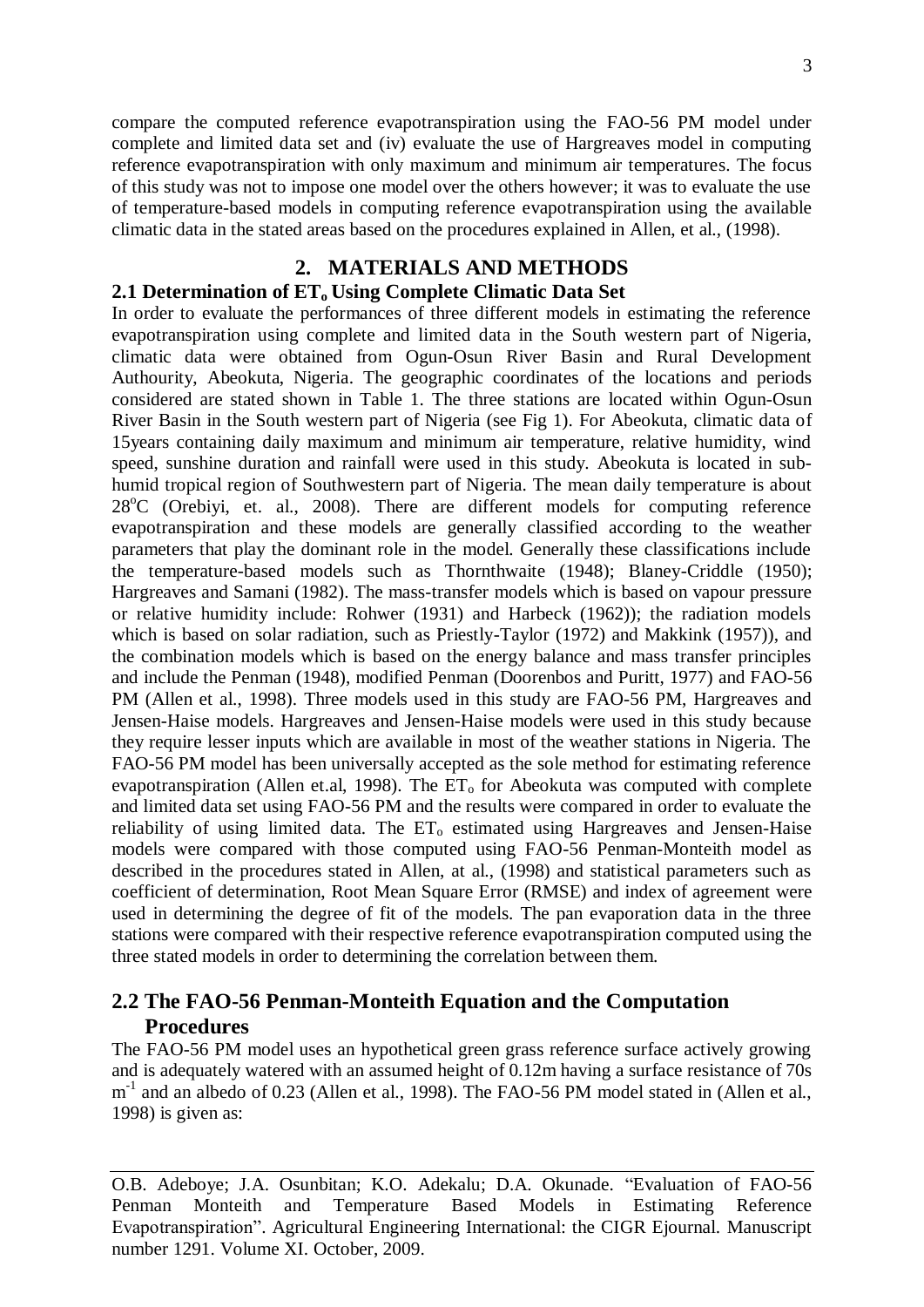| Parameters                                                                 | Abeokuta                                                                                  | Ijebu-Ode                                                                     | Itoikin                                                                    |  |  |
|----------------------------------------------------------------------------|-------------------------------------------------------------------------------------------|-------------------------------------------------------------------------------|----------------------------------------------------------------------------|--|--|
| Latitude (N)                                                               | $7^010$                                                                                   | $6^{0}49$                                                                     | $3^{0}45$                                                                  |  |  |
| Altitude (m)                                                               | 62                                                                                        | 300                                                                           | 129                                                                        |  |  |
| Atmospheric<br>Pressure<br>(KPa)                                           | 100.58                                                                                    | 97.80                                                                         | 99.79                                                                      |  |  |
| Psychometric<br>Constant<br>$(K Pa^{0}C^{-1})$                             | 0.0669                                                                                    | 0.0650                                                                        | 0.0664                                                                     |  |  |
| $k_{rs} ({}^{0}C^{-0.5})$                                                  | 0.1688                                                                                    | 0.1628                                                                        | 0.1675                                                                     |  |  |
| Temperature<br>$(^0C)$                                                     | <b>Maximum and Minimum</b><br>Thermometer (1982-1994;<br>1999-2000); January-<br>December | Maximum and<br>Minimum<br>Thermometer<br>$(1990 - 2005);$<br>January-December | Maximum and<br>Minimum<br>Thermometer<br>(1984-2001); January-<br>December |  |  |
| Relative<br>Humidity (%)                                                   | Hygrometer<br>$(1982-1994; 1999-2000)$                                                    | Hygrometer<br>$(1990 - 2005)$                                                 | Hygrometer<br>$(1984 - 2001)$                                              |  |  |
| Wind speed<br>(m/s)                                                        | Cup counter<br>Anemometer at 10m<br>$(1982-1994; 1999-2000)$                              | Cup counter<br>Anemometer at<br>10m (1990-2005)                               | Cup counter<br>Anemometer at<br>$10m(1984-2001)$                           |  |  |
| Sunshine<br>Duration<br>$(hd^{-1})$                                        | Campbel-Stokes sunshine<br>recorder (1982-1994;<br>1999-2000); January-<br>December       | Campbel-Stokes<br>sunshine recorder<br>$(1990 - 2005);$<br>January-December   | Campbel-Stokes<br>sunshine recorder<br>(1984-2001); January-<br>December   |  |  |
| Rainguage (1982-1994;<br>1999-2000); January-<br>Rainfall (mm)<br>December |                                                                                           | Rainguage<br>$(1990 - 2005);$<br>January-December                             | Rainguage<br>(1984-2001); January-<br>December                             |  |  |

Table1-Geographic locations, physical coefficients, variables observed, instruments and the period considered in the analysis in the study areas.

$$
ET_o = \frac{0.408 \times \Delta \times (R_n - G) + \gamma \times \left(\frac{900}{T + 273}\right) \times u_2 (e_s - e_a)}{\Delta + \gamma (1 + 0.34 u_2)}
$$

(1)

where,

 $ET_0$  is Reference evapotranspiration (mmd<sup>-1</sup>);

O.B. Adeboye; J.A. Osunbitan; K.O. Adekalu; D.A. Okunade. "Evaluation of FAO-56 Penman Monteith and Temperature Based Models in Estimating Reference Evapotranspiration". Agricultural Engineering International: the CIGR Ejournal. Manuscript number 1291. Volume XI. October, 2009.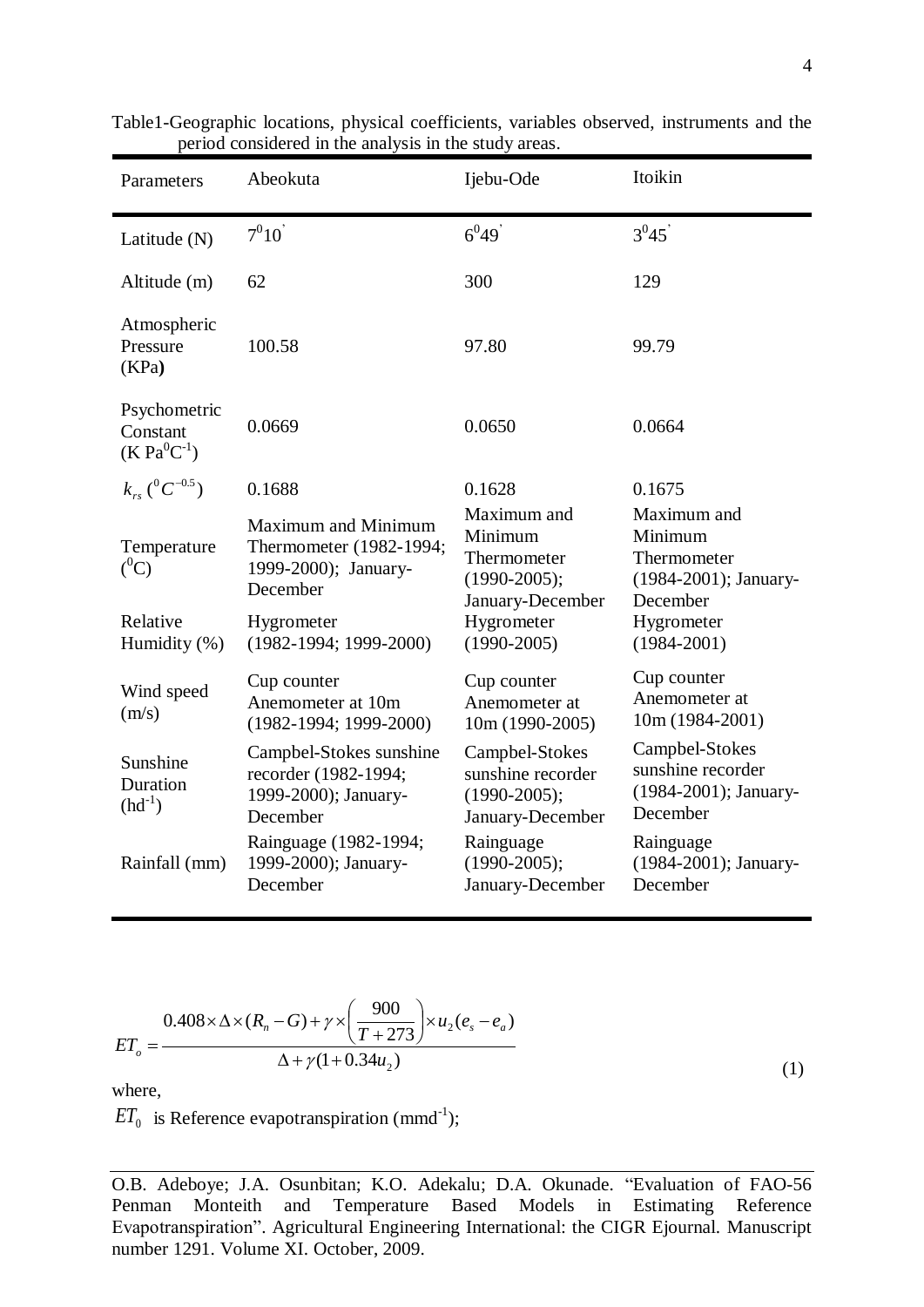$R_n$  is Net radiation at the crop surface (MJm<sup>-2</sup>d<sup>-1</sup>);

G is Soil heat flux density  $(MJm^2d^1)$ ;

 $\gamma$  is Psychometric constant (KPa<sup>0</sup>C<sup>-1</sup>);

*T* is the mean of the monthly maximum and minimum air temperatures ( $\rm{^{\circ}C}$ ),

 $u_2$  is wind speed at 2 m height (ms<sup>-1</sup>);

- $e<sub>s</sub>$  is saturated vapour pressure (KPa);
- $e_a$  is actual vapour pressure (KPa);
- $e_s e_a$  is saturated vapour pressure deficit ();

 $\Delta$  is slope vapour pressure curve (KPa<sup>0</sup>C<sup>-1</sup>).



Figure 1: Locations of Abeokuta, Ijebu-Ode and Itoikin

The parameters in the FAO-56 PM model were determined using average monthly maximum and minimum air temperatures, sunshine duration, average relative humidity and wind speed. Measurements of these parameters were made at height 10 meter. However, the wind speeds were converted to the speed at height of 2m using Equation 19 (see Table 2). Other equations used in computing the  $ET_0$  are shown in Table 2. The atmospheric pressure for each location remains the same over the normal temperature range. Similarly, psychometric coefficient was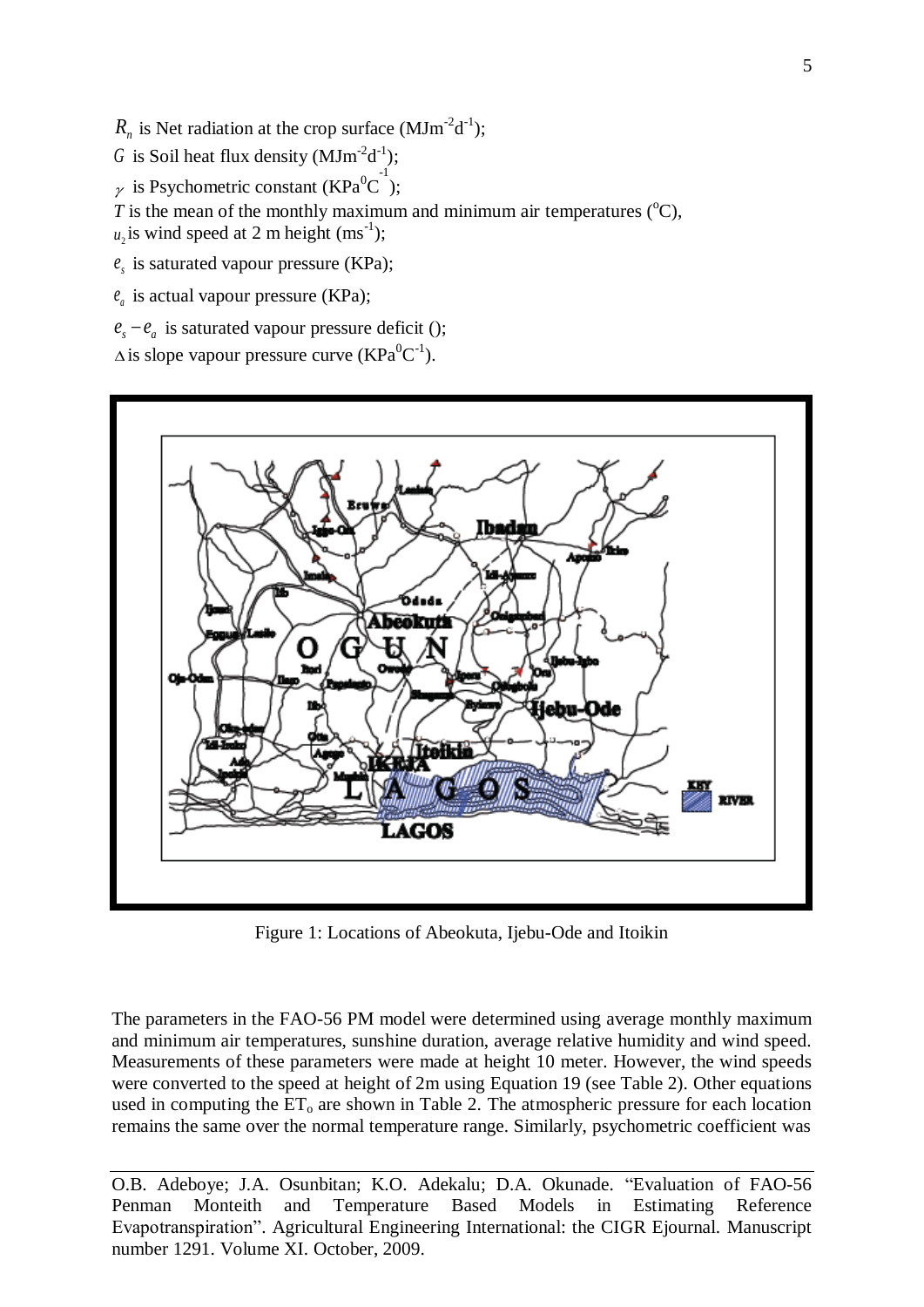# **2.3 Computation of ETo using Limited Data set**

For the other two locations, Ijebu-Ode and Itoikin where limited climatic data are available, maximum and minimum air temperatures were used in computing the  $ET_0$  (see Table 1). The procedures for computing reference evapotranspiration using limited data stated in Allen et al, (1998) were used and these procedures are as follow:

## **2.3.1 Solar radiation**

In the absence solar radiation data, Allen et al., (1998) presented procedure for computing solar radiation using the difference between the maximum and minimum air temperatures. Solar radiation was determined using the Equation 20 (see Table 2) as stated by Allen et al., (1998). Allen, (1997) presented a method for estimating  $k_{rs}$  as a function of elevation and is presented as  $k_{rs} = k_{ro} (P/P_o)$  where  $k_{rs}$  is the adjustment coefficient ( ${}^0C^{-0.5}$ )  $k_{ro}$  is an empirical coefficient equal to 0.17 for interior and 0.20 for coastal regions, *P* is the mean atmospheric pressure of the site (KPa),  $P_o$  the mean atmospheric pressure at sea level (101.3 KPa).  $k_{rs}$  was calibrated for each location as suggested by Popova et al., (2006) and the results are presented in Table 1.

## **2.3.2 Relative Humidity**

Where data of relative humidity are not available, Allen et al, (1998) stated that the actual vapour pressure can be determined by assuming that the dew point temperature  $T_{\text{dev}}$  is close

to the daily minimum air temperature  $T_{\min}$  that is ( $T_{dw} \approx T_{\min}$ ) which is usually experienced in reference weather station. Based on this, the actual vapour pressure was determined using Equation 6.

## **2.3.3 Wind speed**

In a situation where the wind speed data are not available, Allen, et al, (1996) suggested that wind data from a nearby station can be imported and converted to default wind speed at 2m  $(u_2)$ . Martinez-Cob and Tejero-Juste, (2004) stated that the value of  $u_2 = 2 ms^{-1}$  which is the average value in more than 2000 locations around the globe can be used where the wind data is totally not available. For Ijebu-Ode and Itoikin, the default value of  $2 \text{ ms}^{-1}$  was used as wind speed.

### **2.4 Hargreaves model**

In a situation where solar radiation, wind speed, relative humidity and other data are completely absent, reference evapotranspiration can also be estimated using the equation stated by Hargreaves and Samani (1982) and is given as:

$$
ET_0 = 0.0023 \times (T_{mean} + 17.8) \times (T_{max} - T_{min})^{0.5} \times R_a
$$
\n(21)

where,

 $ET_{o}$  = reference evapotranspiration (mmd<sup>-1</sup>),

O.B. Adeboye; J.A. Osunbitan; K.O. Adekalu; D.A. Okunade. "Evaluation of FAO-56 Penman Monteith and Temperature Based Models in Estimating Reference Evapotranspiration". Agricultural Engineering International: the CIGR Ejournal. Manuscript number 1291. Volume XI. October, 2009.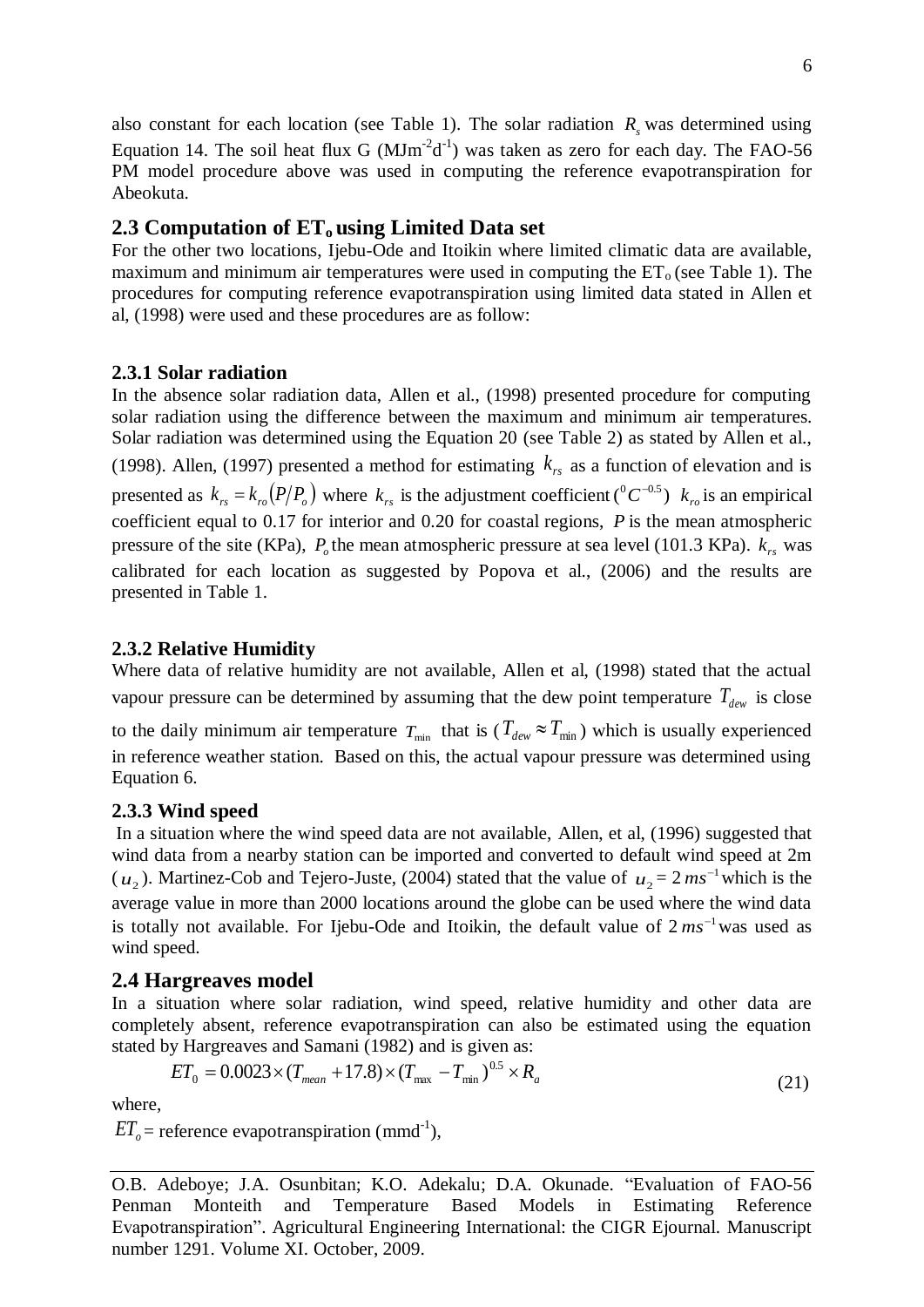$T_{mean} = (T_{max} + T_{min})/2$ , average air temperature,

 $T_{\text{max}}$ ,  $T_{\text{min}}$ ,  $R_a$  are as previously defined  $R_a$  for the three locations.

For the three locations, Hargreaves model was also used in computing their daily reference evapotranspiration using the Equation (21).

## **2.5 Jensen Haise Model**

Under situation of limited data, Jensen-Haise model is used in computing reference evapotranspiration as reported by James, (1988) and is given as:

$$
ET_0 = C_T (T_{mean} - T_x) \times R_s \tag{22}
$$

where

 $ET_{o}$  is the reference evapotranspiration (mmd<sup>-1</sup>);

 $T_{\rm x}$  and  $C_{\rm T}$  are constants expressed as

$$
C_T = \frac{1}{\left[ \left( 45 - \frac{h}{137} \right) + \left( \frac{365}{e^o (T_{\text{max}}) - e^o (T_{\text{min}})} \right) \right]}
$$
  

$$
T_x = -2.5 - 0.14 \times (e^o (T_{\text{max}}) - e^0 (T_{\text{min}})) - \frac{h}{500}
$$

where,

*h* is the altitude of location and  $R_s$ ,  $e^o(T_{\text{max}})$ ,  $e^o(T_{\text{min}})$  are as previously defined.

The Hargreaves model was also used in computing the daily reference evapotranspiration for the three locations.

### **2.8 Statistical Analysis**

The three models described above were used in computing the daily reference evapotranspiration for their respective locations. Simple linear and polynomial regressions were used for all comparisons in order to determine the correlation of Jensen-Haise and Hargreaves models with FAO-56 PM model. Similarly, the  $ET_0$  computed with complete and limited climatic data using FAO-56PM for Abeokuta were also compared. The regression equation obtained can be used to compute the reference evapotranspiration when temperature is at the minimum that is, when there is no evapotranspiration as recommended by Jacovides and Kontoyiannis (1995). The Coefficients of determination  $\mathbb{R}^2$ , Root Mean Square Error (RMSE), Analysis of Variance (ANOVA) at level of significance of  $\alpha = 0.05$  and index of agreement (Alexandris and Kerkides, 2003; Cai et al., 2007) between the computed  $ET_0$  and pan evaporation were used in evaluating the performance of the models. The index of agreement and RMSE which is a measure of the total difference between the  $ET_0$  values computed using the FAO-56 PM, Hargreaves and Jensen-Haise models and are considered better indicator of model performance than the correlation statistics and was determined for Jensen-Haise and Hargreaves models in each year using the equation:

$$
RMSE = \sqrt{\frac{1}{n} \sum (ET_{0_{FAO}} - ET_{0_{HH/HGM}})
$$
\n(23)

where

RMSE is the root mean square  $(mmd^{-1})$ ; *n* is the number of observations that is, months of the year;

O.B. Adeboye; J.A. Osunbitan; K.O. Adekalu; D.A. Okunade. "Evaluation of FAO-56 Penman Monteith and Temperature Based Models in Estimating Reference Evapotranspiration". Agricultural Engineering International: the CIGR Ejournal. Manuscript number 1291. Volume XI. October, 2009.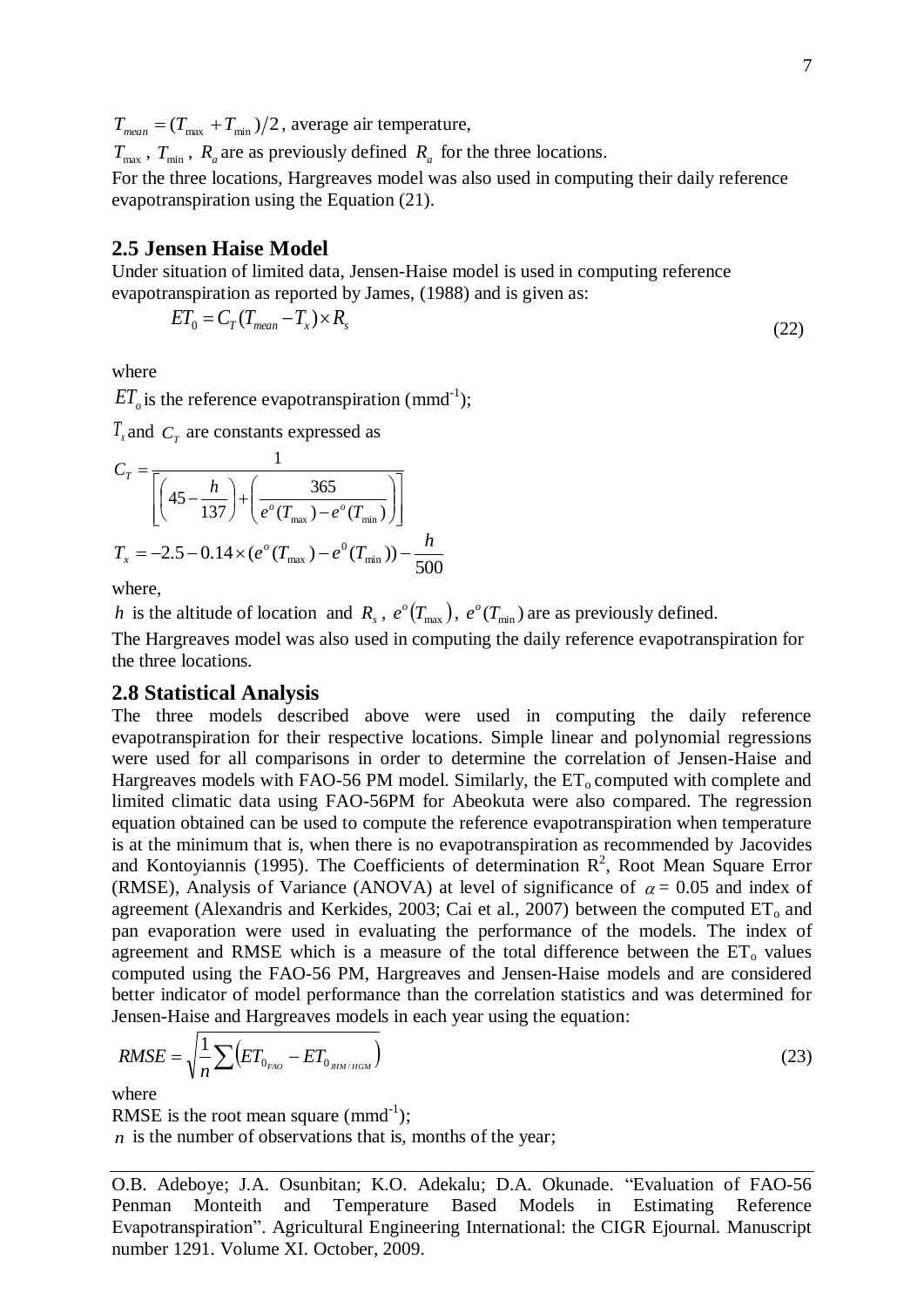| Eqn.           | <b>Expression</b><br>Quantity                                                                                                                          |                                                                                 | Unit                       |
|----------------|--------------------------------------------------------------------------------------------------------------------------------------------------------|---------------------------------------------------------------------------------|----------------------------|
| $\overline{2}$ | $P = 101.3 \left( \frac{293 - 0.0065z}{293} \right)^{3.26}$                                                                                            | Atmospheric pressure                                                            | KPa                        |
| 3              | $\gamma = \frac{c_p \times P}{c^2} = 0.665 \times 10^{-3} P$                                                                                           | Psychrometric constant                                                          | $KPa^{\circ}C^{-1}$        |
| $\overline{4}$ | $\Delta = \frac{4098 \left[ 0.6108 \exp\left( \frac{17.27T}{T + 237.3} \right) \right]}{(T + 237.3)^2}$                                                | Slope of the saturation vapour<br>pressure curve                                | $KPa^{\circ}C^{-1}$        |
| 5              | $e_s = \frac{e^{\circ}(T_{\text{max}}) + e^{\circ}(T_{\text{min}})}{2}$                                                                                | Mean of the saturation vapour<br>pressure                                       | KPa                        |
| 6              | $e^{o}(T) = 0.6108 \times 2.7183^{\left[\frac{17.27T}{T+237.3}\right]}$                                                                                | Saturation vapour pressure at either<br>maximum or minimum air<br>temperatures. | KPa                        |
| $\overline{7}$ | $e_a = \frac{RH_{mean}}{100} \left[ \frac{e^{o}(T_{T_{max}}) + e^{o}(T_{min})}{2} \right]$                                                             | Actual vapour pressure                                                          | KPa                        |
| 8              | $e_{s}-e_{a}$                                                                                                                                          | Vapour pressure deficit                                                         | KPa                        |
| 9              | $R_a = \frac{24(60)}{\pi} G_{sc} d_r [\omega_s \sin(\varphi) \sin(\delta) + \cos(\varphi) \sin(\omega_s)]$                                             | Ra is the extraterrestrial radiation                                            | $MJm^2d^{-1}$              |
| $10\,$         | $d_r = 1 + 0.033 \cos \left( \frac{2\pi}{365} J \right)$                                                                                               | Inverse relative distance Earth-Sun                                             | Radian                     |
| 11             | $\delta = 0.409 \sin \left( \frac{2\pi}{365} J - 1.39 \right)$                                                                                         | Solar declination                                                               | Radian                     |
| 12             | $\omega_{\rm s} = \arccos \left[-\tan(\varphi) \tan(\delta)\right]$                                                                                    | Sun hour angle                                                                  | Radian                     |
| 13             | $N=\frac{24}{\pi}\omega_s$                                                                                                                             | Possible daylight hour                                                          | hour                       |
| 14             | $R_s = \left(a_s + b_s \frac{n}{N}\right) R_a$                                                                                                         | Solar radiation                                                                 | $MJm^{-2} d^{-1}$          |
| 15             | $R_{so} = (0.75 + 2 \times 10^{-5})R_a$                                                                                                                | Clear sky solar radiation;                                                      | $MJm^{-2}$ d <sup>-1</sup> |
| 16             | $R_{ns} = (1 - \alpha)R_{s}$                                                                                                                           | Net shortwave radiation                                                         | $MJm^{-2}d^{-1}$           |
| $17\,$         | $R_{nl} = \sigma \left  \frac{T_{\text{max}} K^4 + T_{\text{min}} K^4}{2} \right  (0.34 - 0.14 \sqrt{e_a}) \left( 1.35 \frac{R_s}{R_s} - 0.35 \right)$ | Net outgoing longwave radiation                                                 | $MJm^{-2}d^{-1}$           |
| 18             | $R_{n} = R_{ns} - R_{nl}$                                                                                                                              | Net radiation                                                                   | $MJm^{-2}d^{-1}$           |
| 19             | $u_2 = \frac{4.87}{\ln(67.8z - 5.42)} u_z$                                                                                                             | Wind speed at height $z(m)$                                                     | $\mathrm{ms}^{\text{-}1}$  |
| 20             | $R_s = k_{rs} \sqrt{(T_{\text{max}} - T_{\text{min}})R_a}$                                                                                             | Solar radiation                                                                 | $MJm^2d^{-1}$              |

Table 2 List of Equations and symbols used in determining ETo using FAO-56 PM Model

 $z$  is altitude,  $T_{\max}$  and  $T_{\min}$  are maximum and minimum air temperatures,  $T$  is mean air temperature,  $RH_{\max}$  is the mean of relative humidity,  $\phi$  is latitude (rad),  $J$  is the day of year,  $\sigma$  is Stefan-Boltzmann constant (4.903  $\times$  10<sup>-9</sup> MJK<sup>-4</sup>m<sup>-2</sup>day<sup>-1</sup>),  $\alpha$  is albedo or canopy reflection coefficient (0.23),  $a_s$  and  $b_s$  are coefficients,  $u_z$  is the measurement height (m),  $k_{rs}$  is adjustment coefficient (0.16 to 0.19°C  $^{0.5}$ ).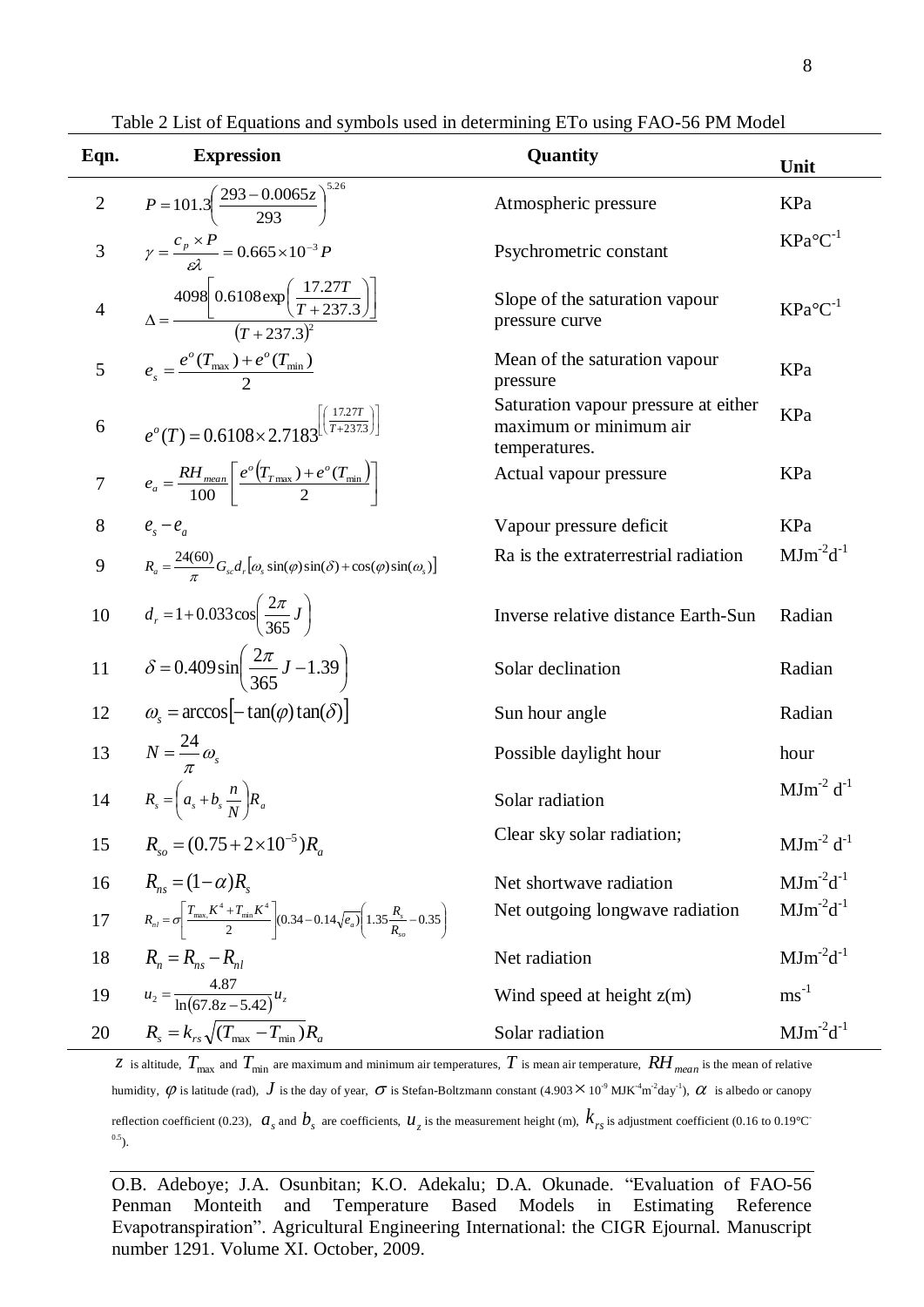$ET_{0_{FAO}}$  is the reference evapotranspiration computed using FAO 56 PM model (mmd<sup>-1</sup>);  $ET_{0_{\textit{mm}}}$  is the reference evapotranspiration computed using Jensen-Haise model;( mmd<sup>-1</sup>)  $ET_{0_{HGM}}$  is the reference evapotranspiration computed using Hargreaves model; Similarly, the Willmott index of agreement between the computed  $ET_0$  using the three models and measured pan evaporation were determined and is expressed (Zhou and Zhou, 2009)as: *n*

$$
d = 1 - \frac{\sum_{i=1}^{n} (E_i - O_i)^2}{\sum_{i=1}^{n} \left( |E_i - \overline{O}| \right) + \left( |O_i - \overline{O}| \right)^2}
$$
(24)

where,

 $E_i$  is computed  $ET_o$  using the three models (mmd<sup>-1</sup>);

 $O_i$  is observed pan evaporation (mmd<sup>-1</sup>);

 $\overline{O}$  is mean of the pan evaporation (mmd<sup>-1</sup>);

n is number of observations.

## **3. RESULTS AND DISCUSSION 3.1 Computation of ETo Using Complete Meteorological Data**

Figure 2 shows the rainfall distributions in Abeokuta, Ijebu-Ode and Itoikin stations respectively.



O.B. Adeboye; J.A. Osunbitan; K.O. Adekalu; D.A. Okunade. "Evaluation of FAO-56 Penman Monteith and Temperature Based Models in Estimating Reference Evapotranspiration". Agricultural Engineering International: the CIGR Ejournal. Manuscript number 1291. Volume XI. October, 2009.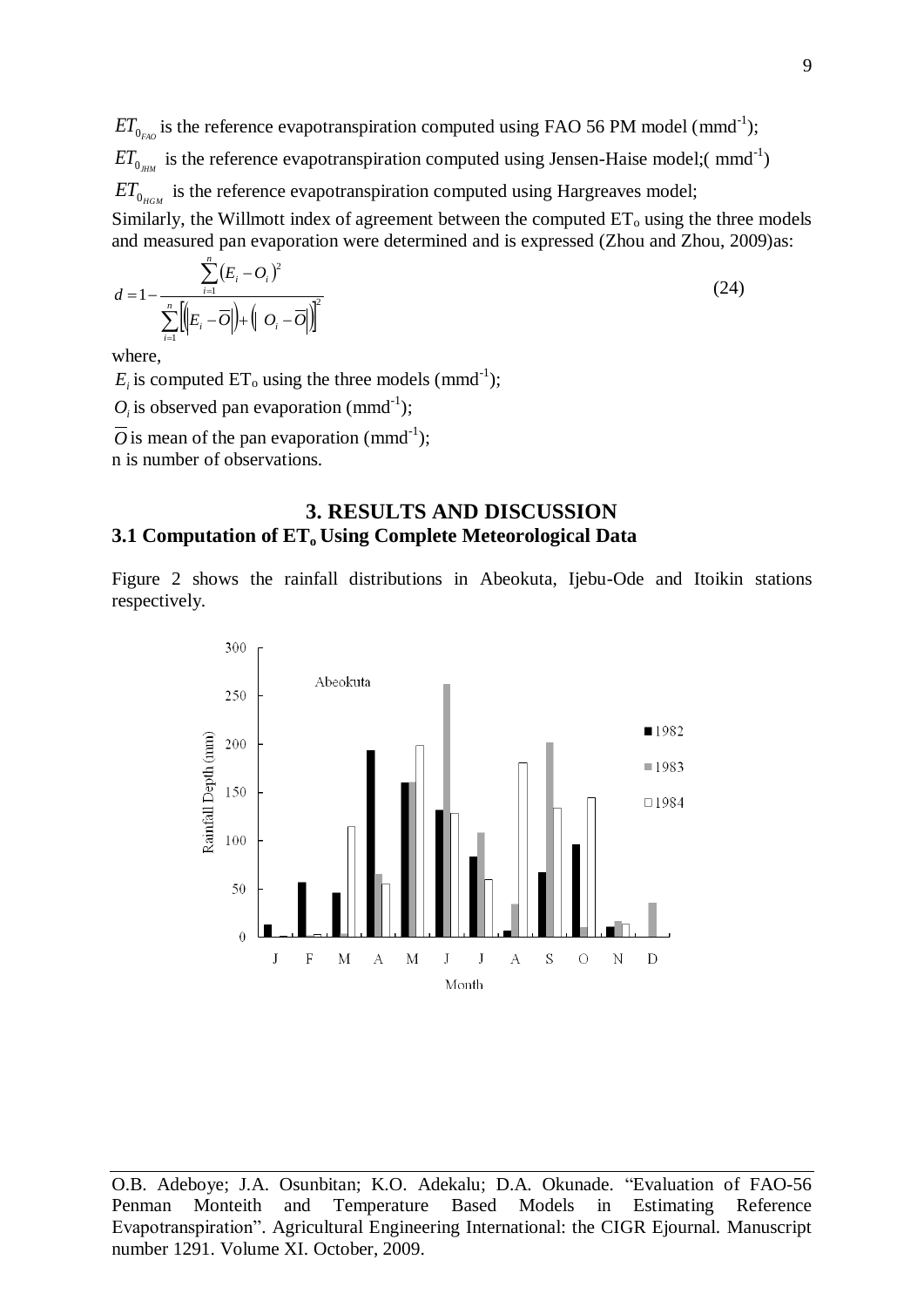

Figure 2 Rainfall patterns in Abeokuta, Ijebu-Ode and Itoikin respectively.

Figure 3 shows the  $ET_0$  computed for Abeokuta using the three models from 1982 to 1984 respectively. In 1982, the reference evapotranspiration computed using FAO-56 PM, Hargreaves and Jensen-Haise models were 4.16, 5.16 and 3.41 mm/day respectively in January when rainfall depth was  $3.4$ mm (see Fig. 2). The  $ET_0$  computed in August using the FAO-56PM, Hargreaves and Jensen-Haise models were 2.27, 3.42 and 0.80 mmd<sup>-1</sup> respectively when rainfall depth was 8mm (see Fig. 2). Similarly, the  $ET_0$  computed using FAO-56 PM, Jensen-Haise and Hargreaves models in December were 3.66, 4.79 and 2.55 mmd<sup>-1</sup> respectively when there was no rainfall. The Hargreaves model overestimated the  $ET_0$ while Jensen-Haise model underestimated it when compared with those computed using the FAO-56 PM. The Root Mean Square Error (RMSE) of 1.41 and 0.98 mmd<sup>-1</sup> were obtained (see Table 2) for Jensen-Haise and Hargreaves models respectively when compared with the FAO-56 PM. The coefficient of determination  $R^2$  of 0.9430 and 0.8640 were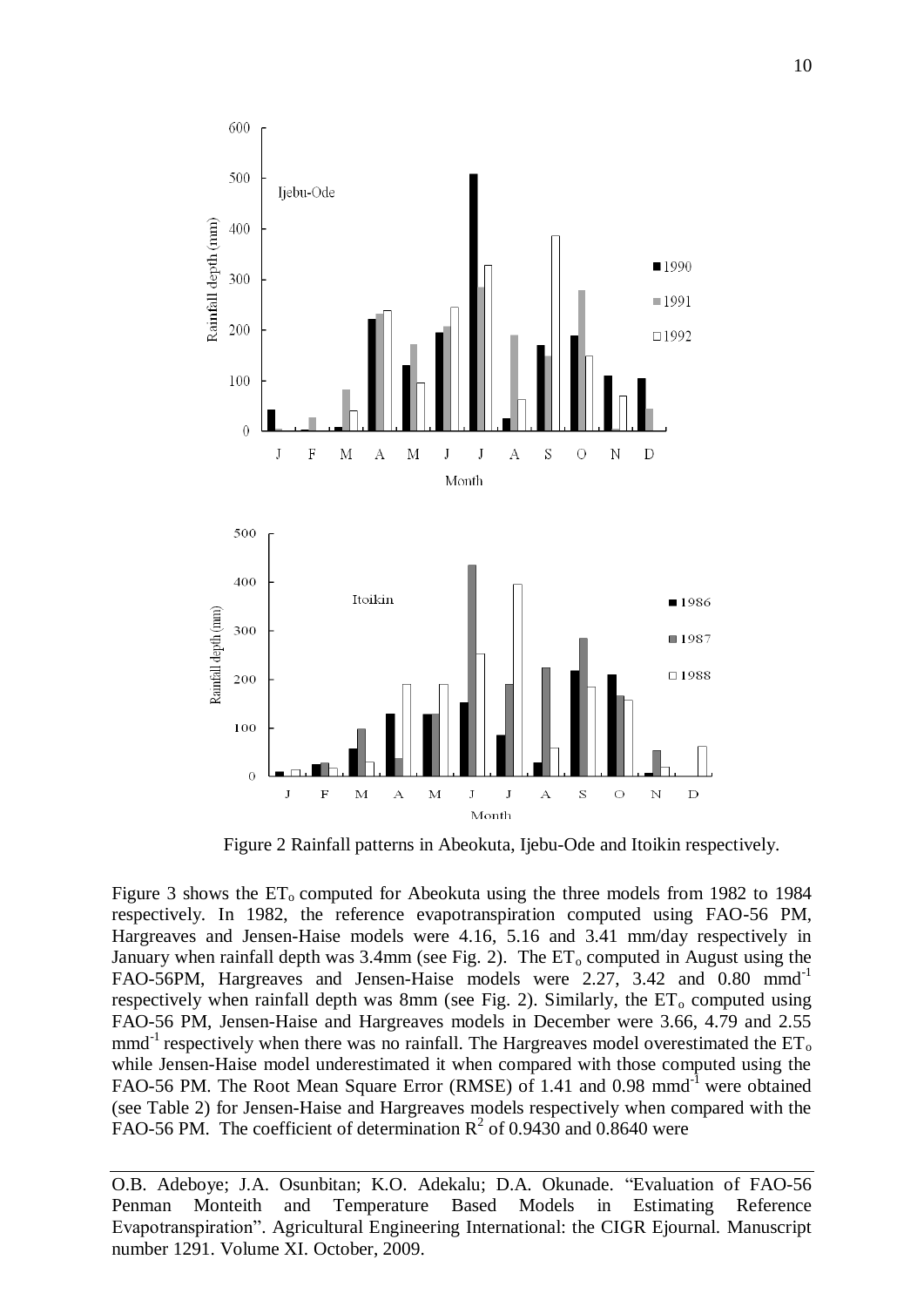

Figure 3-Computed reference evapotraspiration in Abeokuta using FAO-56 PM, Jensen-Haise and Hargreaves model in 1982, 1983 and 1984 respectively

obtained when ET<sub>o</sub> computed using Jensen-Haise and Hargreaves models were plotted against those of FAO-56 PM model (See Table 3). The computed  $ET_0$  for each day of the months using the three models were significantly different at P<0.05 and this is similar to the result obtained in Tanzania (Igbadun et al, 2006). Figure 4 contains the correlation between the computed  $ET_0$  values and the pan evaporation measured at the Abeokuta station.

O.B. Adeboye; J.A. Osunbitan; K.O. Adekalu; D.A. Okunade. "Evaluation of FAO-56 Penman Monteith and Temperature Based Models in Estimating Reference Evapotranspiration". Agricultural Engineering International: the CIGR Ejournal. Manuscript number 1291. Volume XI. October, 2009.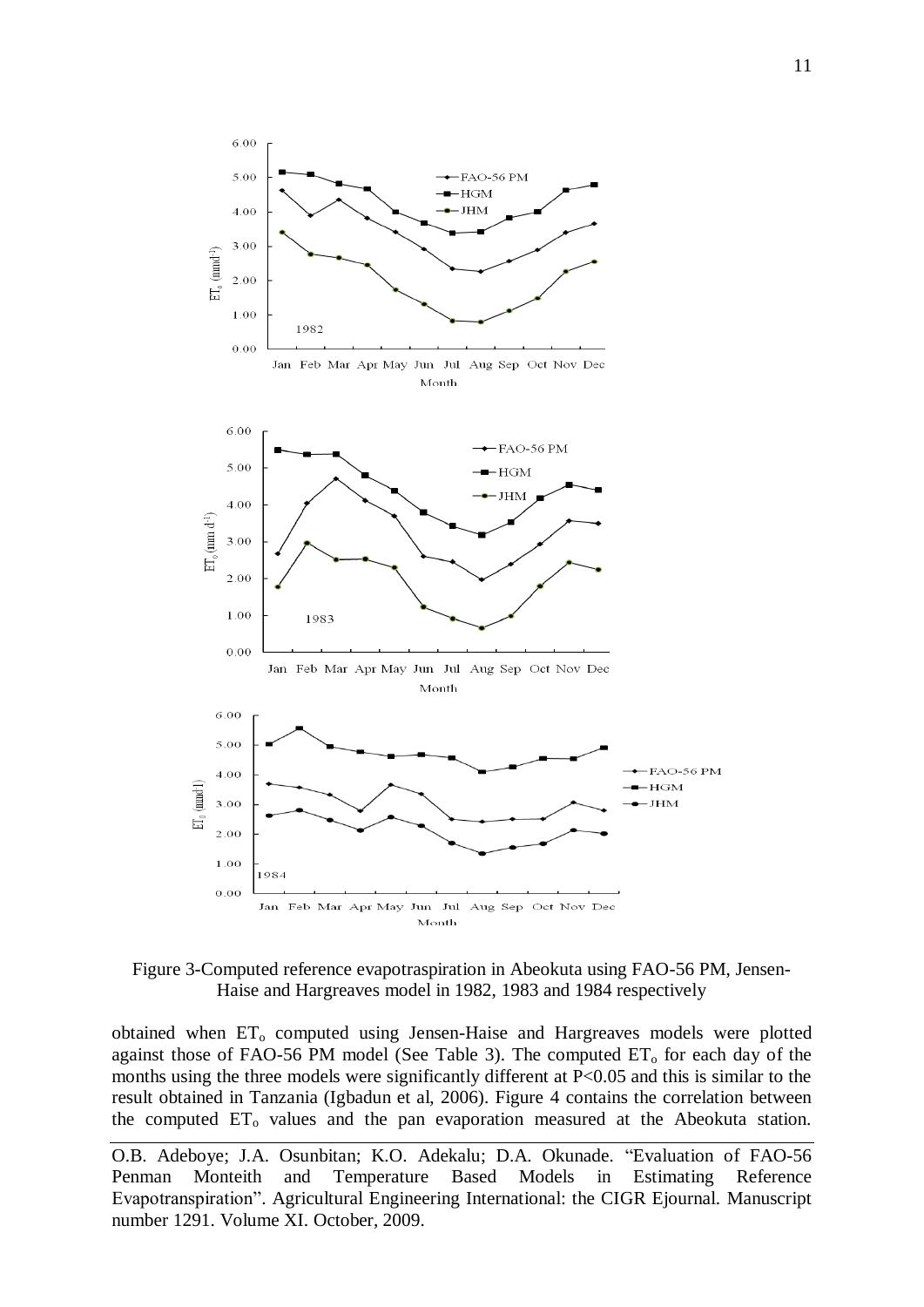Coefficients of determination  $R^2$  of 0.7982, 0.9025 and 0.9240 were obtained when for FAO-56 PM, Jensen-Haise and Hargreaves model respectively were plotted against the pan evaporation data (see Fig. 4) in 1982. Index of agreement between  $ET_0$  computed using FAO-56 PM, Jensen-Haise and Hargreaves models were 0.84, 0.78 and 0.67 respectively (Table 3). The  $R^2$  between the ET<sub>0</sub> computed using  $R_s$  and temperature were 0.8660 and 0.9653 for FAO-56 PM and Jense-Haise models respectively (see Table 3).

In 1983, the computed  $ET_0$  using FAO-56 PM, Hargreaves and Jensen-Haise Models in January were 2.68, 5.49 and  $1.78 \text{ mmd}^{-1}$  respectively when there was no rainfall. In August the  $ET_0$  computed using FAO-56 PM, Hargreaves and Jensen-Haise models were 1.96, 3.18 and  $0.66$  mmd<sup>-1</sup> respectively (see Fig. 3) when the average monthly rainfall depth was  $38.3$ mm (See Fig. 2). In December, the  $ET_0$  computed were 3.50, 4.40 and 2.25 mmd<sup>-1</sup> for FAO-56 PM, Hargreaves and Jensen-Haise models respectively with average monthly rainfall depth of 27.5mm. The coefficients of determination  $R^2$  of 0.8451 and 0.5695 were obtained when ET<sub>o</sub> obtained using Jensen-Haise and Hargreaves models respectively were plotted against those computed using FAO-56 PM model. The  $ET_0$  computed using the three models were significantly different at p<0.05 (see Table 3). The RMSE obtained between Jensen-Haise and Hargreaves models and FAO-56 PM model were 1.40 and 1.27 mmd<sup>-1</sup> respectively. Coefficient of determination  $R^2$  of 0.8674, 0.9117 and 0.8674 were obtained when  $ET_0$  computed using FAO-56 PM, Jensen-Haise and Hargreaves models respectively were plotted against the measured pan evaporation (see Fig.4). The degree of agreement between  $ET_0$  computed using FAO-56 PM model, Jensen-Haise and Hargreaves models were 0.48, 0.52 and 0.33 respectively (See Table 3).

In 1984, the  $ET_0$  computed using FAO-56 PM, Hargreaves and Jensen-Haise models were 3.69, 5.03, 2.63 mmd<sup>-1</sup> respectively in January (See Fig. 3). In August the  $ET_0$  were 2.42, 4.10 and 1.35 mmd<sup>-1</sup> for FAO-56PM, Hargreaves and Jensen-Haise models respectively while in December, they were 2.80, 4.91and 2.02 mmd<sup>-1</sup> for FAO PM, Hargreaves and Jensen-Haise models respectively. The coefficients of determination  $R^2$  of 0.9112 and 0.4485 were obtained when the  $ET_0$  computed using Jensen-Haise and Hargreaves model were plotted against those obtained using FAO-56 PM model (see Table 3). The RMSE obtained were 1.73 and 0.91 mmd<sup>-1</sup> for Jensen Haise and Hargreaves models respectively when compared with FAO-56 PM model. Coefficients of determination  $R^2$  of 0.4485, 0.6149 and  $0.8368$  were obtained when the  $ET_0$  computed using the FAO-56PM, Jensen-Haise and Hargreaves models were compared with pan evaporation (See Fig. 4). The index of agreement between  $ET_0$  computed using FAO-56 PM model, Jensen-Haise, Hargreaves models and pan evaporation were 0.67, 0.99 and 0.55 respectively (See Table 3). The  $ET_0$ computed using the three models were significantly different at  $p<0.05$ .

O.B. Adeboye; J.A. Osunbitan; K.O. Adekalu; D.A. Okunade. "Evaluation of FAO-56 Penman Monteith and Temperature Based Models in Estimating Reference Evapotranspiration". Agricultural Engineering International: the CIGR Ejournal. Manuscript number 1291. Volume XI. October, 2009.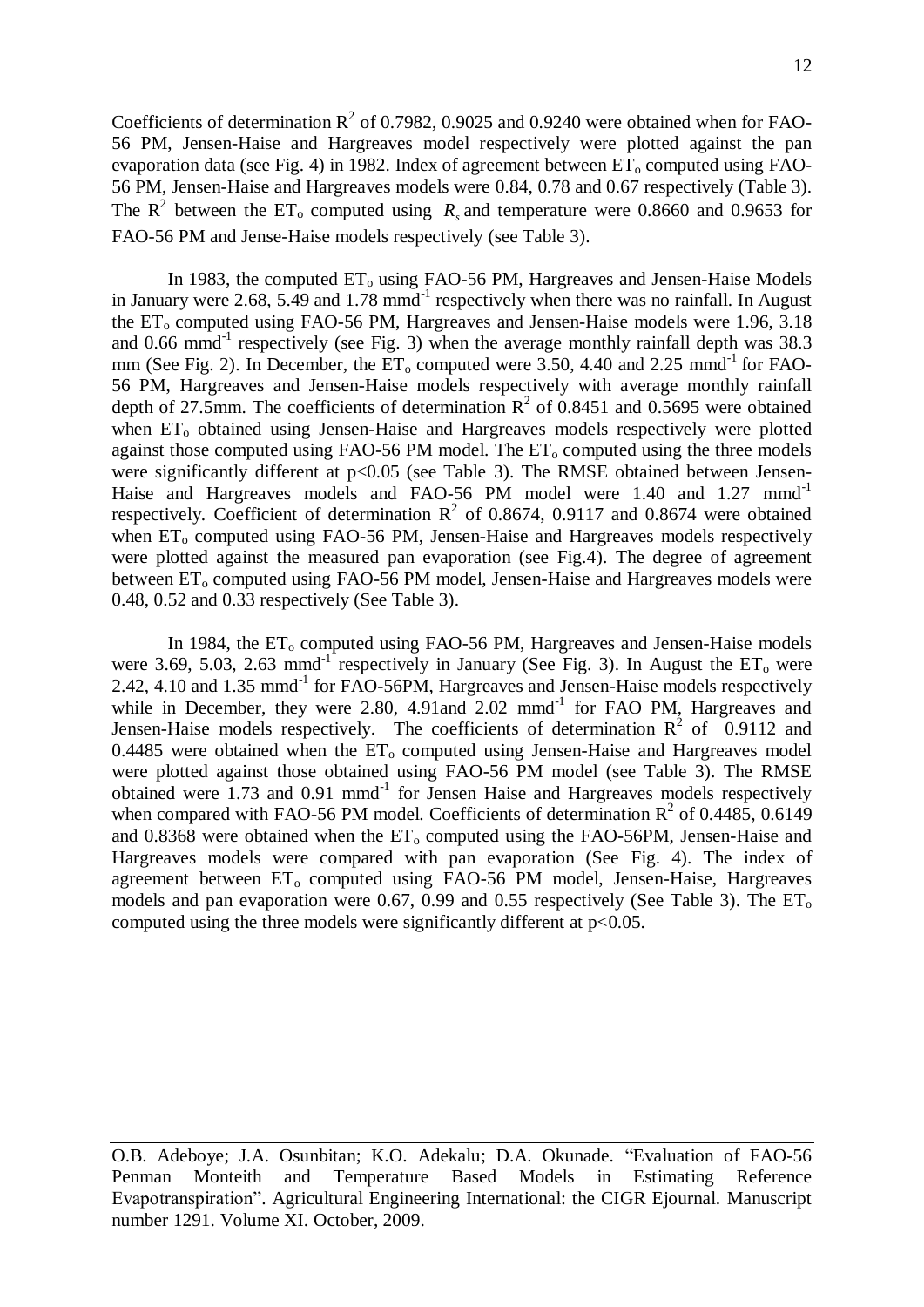

Figure 4 Correlation between FAO-56 PM, Jensen-Haise, Hargreaves and pan evaporation data in Abeokuta in 1982, 1983 and 1984 respectively.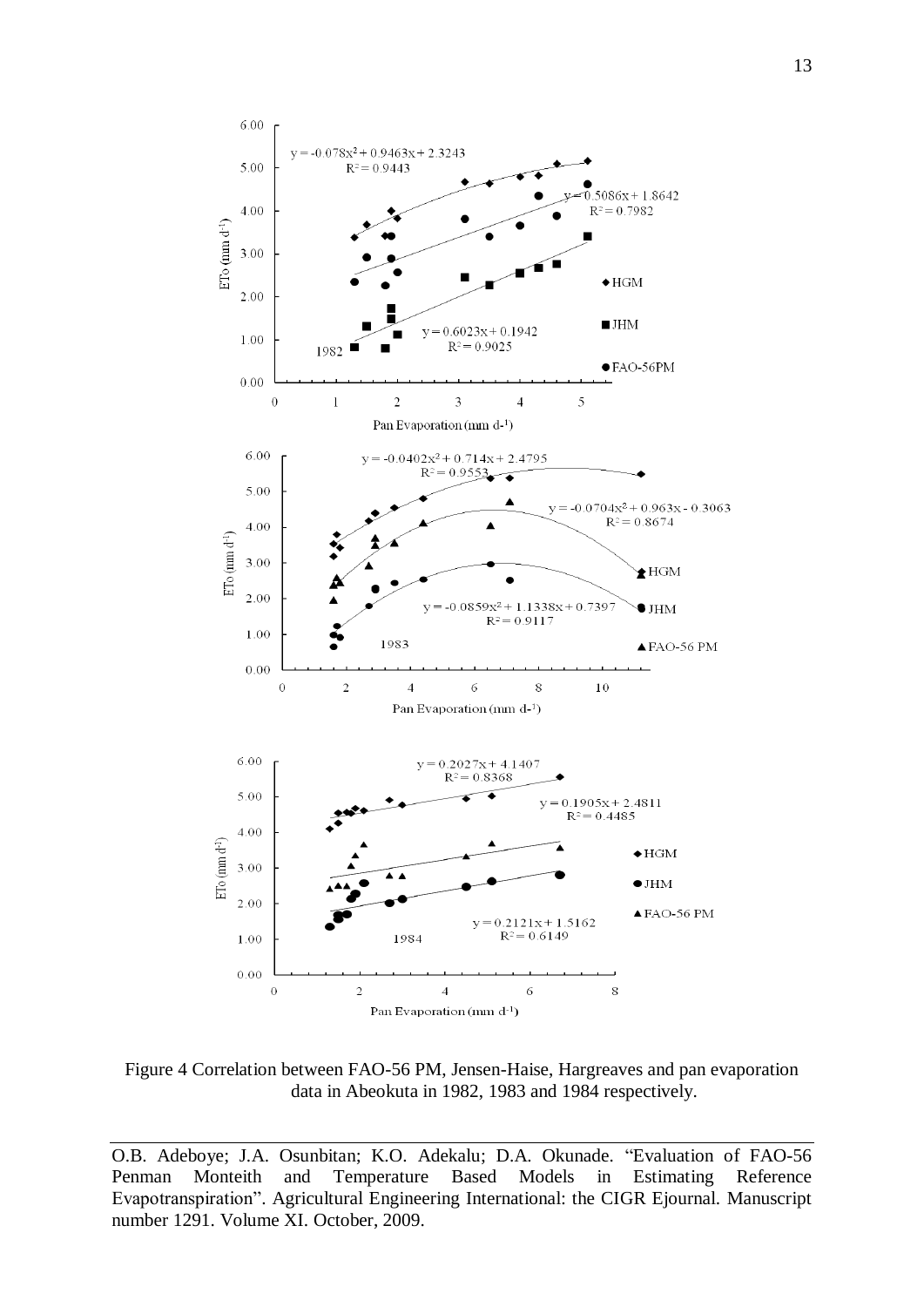# **3.2 Computation of ETo Using Limited Meteorological Data**

Limited meteorological data namely daily maximum and minimum air temperatures were used in computing the daily reference evapotranspiration using the three models for Ijebu-Ode and Itoikin. Figure 5 shows the  $ET_0$  computed using the three models in the years 1990, 1991 and 1992 respectively. The  $ET_0$  computed in 1990 for January using the FAO-56 PM, Jensen-Haise and Hargreaves models were 5.28, 2.72 and 4.37 mmd<sup>-1</sup> respectively when the rainfall depth was  $42.7$ mm (see Fig. 2). In July, the computed  $ET_0$  were 3.27, 0.97 and 3.05mm/day respectively when average monthly rainfall depth was 508.4mm. However in December, the  $ET_0$  computed using the three models were 4.90, 2.35 and 4.15 mmd<sup>-1</sup> when average monthly rainfall depth was 103.6 mm (see Fig.2). The coefficient of determination

| Abeokuta. |                                                       |                                       |                                |                                       |                                                                             |            |            |                                                                                   |            |
|-----------|-------------------------------------------------------|---------------------------------------|--------------------------------|---------------------------------------|-----------------------------------------------------------------------------|------------|------------|-----------------------------------------------------------------------------------|------------|
| Year      | <b>Coefficient of</b><br>determination $\mathbf{R}^2$ |                                       | <b>RMSE</b><br>$(mmd^{-1})$    |                                       | Index of agreement<br>between ET <sub>o</sub> Models<br>and Pan Evaporation |            |            | $\mathbb{R}^2$ between ET <sub>0</sub><br>computed using<br>$R_{\rm s}$ and Temp. |            |
|           | FAO-56<br>PM and<br><b>JHM</b>                        | <b>FAO-56</b><br>PM and<br><b>HGM</b> | FAO-56<br>PM and<br><b>JHM</b> | <b>FAO-56</b><br>PM and<br><b>HGM</b> | FAO-<br>56 PM                                                               | <b>JHM</b> | <b>HGM</b> | FAO-56<br>PM                                                                      | <b>JHM</b> |
| 1982      | 0.9430                                                | 0.8640                                | 1.41                           | 0.98                                  | 0.84                                                                        | 0.78       | 0.67       | 0.8860                                                                            | 0.9653     |
| 1983      | 0.8451                                                | 0.5695                                | 1.40                           | 1.27                                  | 0.48                                                                        | 0.52       | 0.33       | 0.7100                                                                            | 0.7816     |
| 1984      | 0.9112                                                | 0.4485                                | 1.73                           | 0.91                                  | 0.67                                                                        | 0.99       | 0.55       | 0.5616                                                                            | 0.6859     |
| 1985      | 0.9095                                                | 0.7828                                | 1.14                           | 1.58                                  | 0.53                                                                        | 0.99       | 0.44       | 0.8009                                                                            | 0.8947     |
| 1986      | 0.4759                                                | 0.6955                                | 1.98                           | 0.40                                  | 0.48                                                                        | 0.72       | 0.70       | 0.7391                                                                            | 0.8569     |
| 1987      | 0.8876                                                | 0.8227                                | 1.05                           | 0.85                                  | 0.42                                                                        | 0.57       | 0.35       | 0.8625                                                                            | 0.9861     |
| 1988      | 0.7260                                                | 0.2364                                | 0.56                           | 2.35                                  | 0.68                                                                        | 0.74       | 0.40       | 0.5684                                                                            | 0.9034     |
| 1989      | 0.7250                                                | 0.3835                                | 0.36                           | 2.78                                  | 0.50                                                                        | 0.36       | 0.52       | 0.5465                                                                            | 0.8552     |
| 1990      | 0.7293                                                | 0.5860                                | 0.44                           | 2.64                                  | 0.52                                                                        | 0.76       | 0.50       | 0.5617                                                                            | 0.9124     |
| 1991      | 0.9549                                                | 0.7284                                | 0.49                           | 2.20                                  | 0.65                                                                        | 0.71       | 0.36       | 0.8953                                                                            | 0.9026     |
| 1992      | 0.8434                                                | 0.4664                                | 0.47                           | 2.73                                  | 0.61                                                                        | 0.76       | 0.52       | 0.7491                                                                            | 0.8428     |
| 1993      | 0.8555                                                | 0.2131                                | 0.70                           | 1.94                                  | 0.52                                                                        | 0.70       | 0.71       | 0.5074                                                                            | 0.6276     |
| 1994      | 0.6266                                                | 0.4500                                | 2.58                           | 1.42                                  | 0.61                                                                        | 0.86       | 0.85       | 0.7677                                                                            | 0.9566     |
| 1999      | 0.7963                                                | 0.6534                                | 0.56                           | 2.17                                  | 0.52                                                                        | 0.46       | 0.43       | 0.5795                                                                            | 0.6456     |
| 2000      | 0.6419                                                | 0.3811                                | 0.60                           | 2.61                                  | 0.39                                                                        | 0.75       | 0.51       | 0.4405                                                                            | 0.9149     |
| Average   | 0.7914                                                | 0.5521                                | 1.03                           | 1.79                                  | 0.56                                                                        | 0.71       | 0.52       | 0.6784                                                                            | 0.8488     |

Table 3: Coefficients of determination  $R^2$ , Root Mean Square Error (RMSE) and degree of agreement between the  $ET_0$  computed using the three models and pan evaporation for

O.B. Adeboye; J.A. Osunbitan; K.O. Adekalu; D.A. Okunade. "Evaluation of FAO-56 Penman Monteith and Temperature Based Models in Estimating Reference Evapotranspiration". Agricultural Engineering International: the CIGR Ejournal. Manuscript number 1291. Volume XI. October, 2009.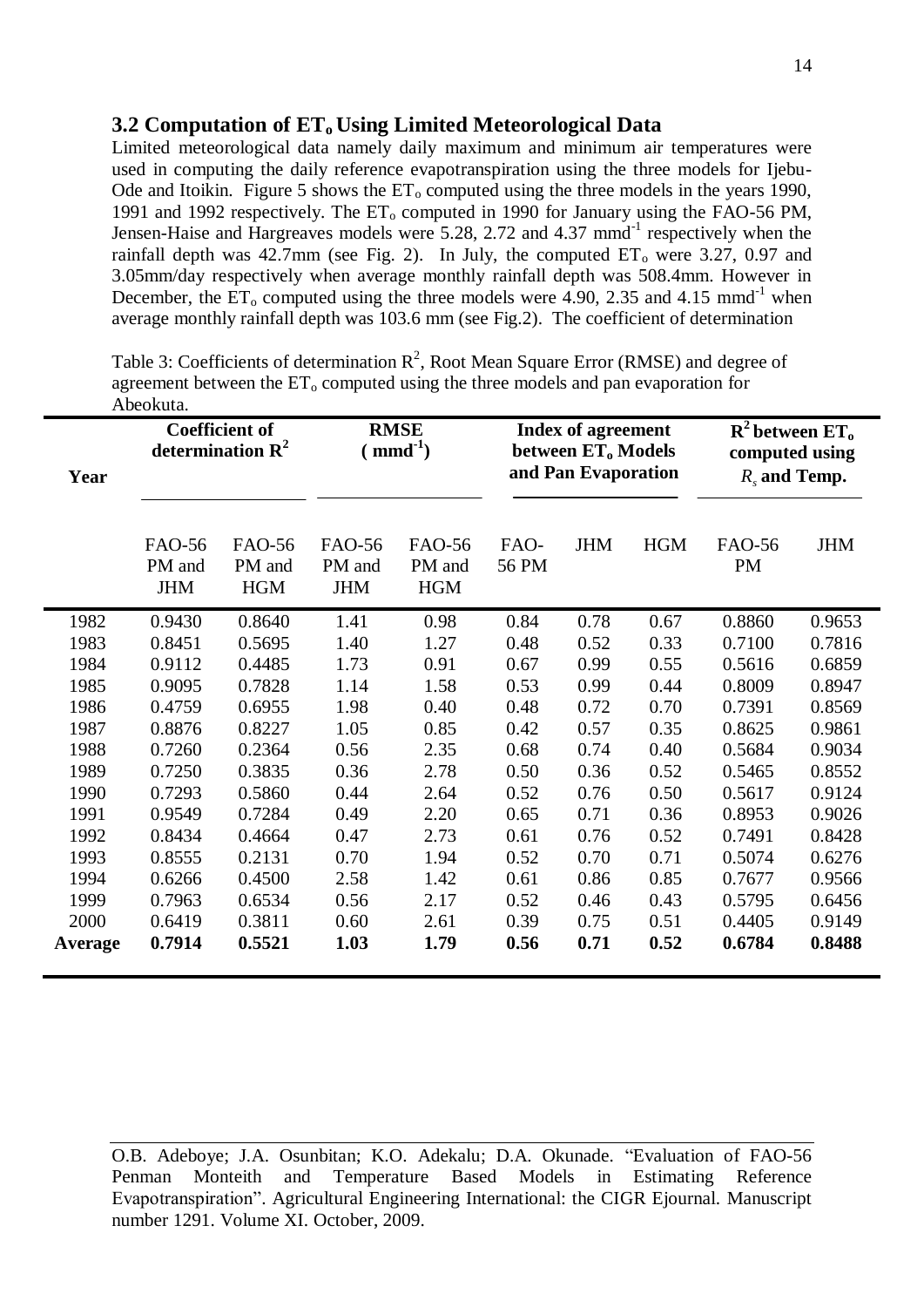

Figure 5 Computed reference evapotraspiration in Ijebu-Ode using the three models in 1990, 1991 and 1992 respectively

O.B. Adeboye; J.A. Osunbitan; K.O. Adekalu; D.A. Okunade. "Evaluation of FAO-56 Penman Monteith and Temperature Based Models in Estimating Reference Evapotranspiration". Agricultural Engineering International: the CIGR Ejournal. Manuscript number 1291. Volume XI. October, 2009.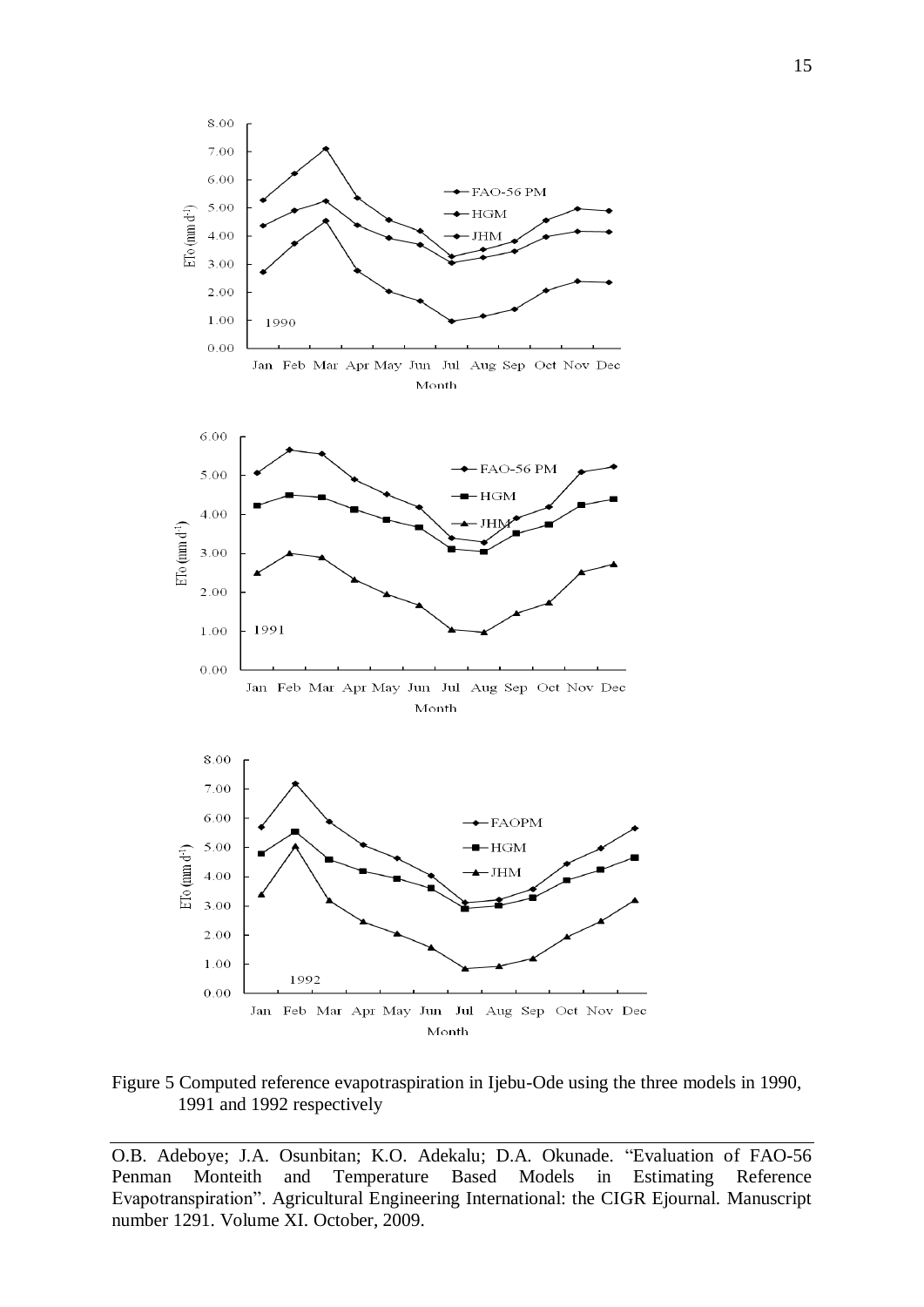$R^2$  of 0.9964 and 0.9895 were obtained when  $ET_0$  computed using Jensen-Haise and Hargreaves models respectively were plotted against those computed using FAO-56 PM model (see Fig. 9). The RMSE obtained between Jensen-Haise and Hargreaves model when compared with FAO-56 PM model were 2.50 and 0.89 mmd<sup>-1</sup> (see Table 4) respectively. FAO-56 PM, Jensen-Haise and Hargreaves models had index of agreement of 0.58, 0.97 and 0.62 respectively when compared with pan evaporation. Figure 6 shows the correlation between the measured pan evaporation and the  $ET_0$  computed using the three stated models. The  $R^2$  obtained when  $ET_0$  computed using FAO-56 PM, Jensen-Haise and Hargreaves models were plotted against evaporation were 0.9041, 0.9240 and 0.8717 respectively.

In 1991, the  $ET_0$  computed using FAO-56 PM, Jensen-Haise and Hargreaves model were 5.06, 2.50 and 4.24 mmd<sup>-1</sup> respectively in January (see Fig. 6) with average monthly rainfall depth of 5mm (see Fig.2). In August, the  $ET_0$  computed using FAO-56PM, Jensen-Haise and Hargreaves models were 3.28, 0.97 and 3.04 mmd<sup>-1</sup> respectively with an average monthly rainfall of 190.3mm (see Fig. 2). However, in December, the  $ET_0$  computed using the FAO-56 PM, Jensen-Haise and Hargreaves models were 5.23, 2.73 and 4.39 mmd<sup>-1</sup> respectively (see Fig.5) when the average monthly rainfall depth was 44.2mm (see Fig.2). The coefficient of determination  $R^2$  obtained when  $ET_0$  computed using the FAO-56 PM, and Jensen-Haise and Hargreaves models were compared were 0.9966 and 0.9885 (see Table 4). The  $R<sup>2</sup>$  obtained when FAO-56 PM, Jensen-Haise and Hargreaves models were plotted against pan evaporation were 0.8701, 0.8842 and 0.8445 respectively (See Fig. 6). The RMSE between FAO-56 PM, Jensen-Haise and Hargreaves models were 2.52 and 0.73 mmd-<sup>1</sup> respectively (See Table 4). The computed index of agreement between pan evaporation and  $ET_0$  computed using FAO-56 PM, Jensen-Haise and Hargreaves models were of 0.40, 0.96 and 0.37respectively.

Similarly in 1992, the ET<sub>o</sub> computed using FAO-56 PM, Jensen-Haise and Hargreaves models were 5.70, 3.39 and 4.79 mmd<sup>-1</sup> (see Fig. 6) respectively when there was no rainfall (see Fig. 2). In July FAO-56 PM model had the highest  $ET_0$  of 3.11 mmd<sup>-1</sup> while the computed  $ET_0$  for Jensen-Haise and Hargreaves models were 0.85 and 2.91 mmd<sup>-1</sup> respectively with an average monthly rainfall of 327.7mm (see Fig. 2). In December, the computed  $ET_0$  for FAO-56 PM rose to 5.66mmd<sup>-1</sup> while 3.19 and 4.65 mmd<sup>-1</sup> respectively were computed for Jensen-Haise and Hargreaves models with no monthly rainfall. The  $R^2$ obtained when the ET<sub>o</sub> computed using FAO-56 PM, Jensen-Haise and Hargreaves model were plotted against pan evaporation were 0.7474, 0.7870 and 0.7718 respectively. The  $R^2$ values for other years under investigation are shown in Table 4. The  $ET_0$  computed using each model were significantly different ( $p<0.05$ ). The index of agreement between FAO-56 PM, Jensen-Haise and Hargreaves models and pan evaporation were 0.610, 0.9233 and 0.66 respectively.

O.B. Adeboye; J.A. Osunbitan; K.O. Adekalu; D.A. Okunade. "Evaluation of FAO-56 Penman Monteith and Temperature Based Models in Estimating Reference Evapotranspiration". Agricultural Engineering International: the CIGR Ejournal. Manuscript number 1291. Volume XI. October, 2009.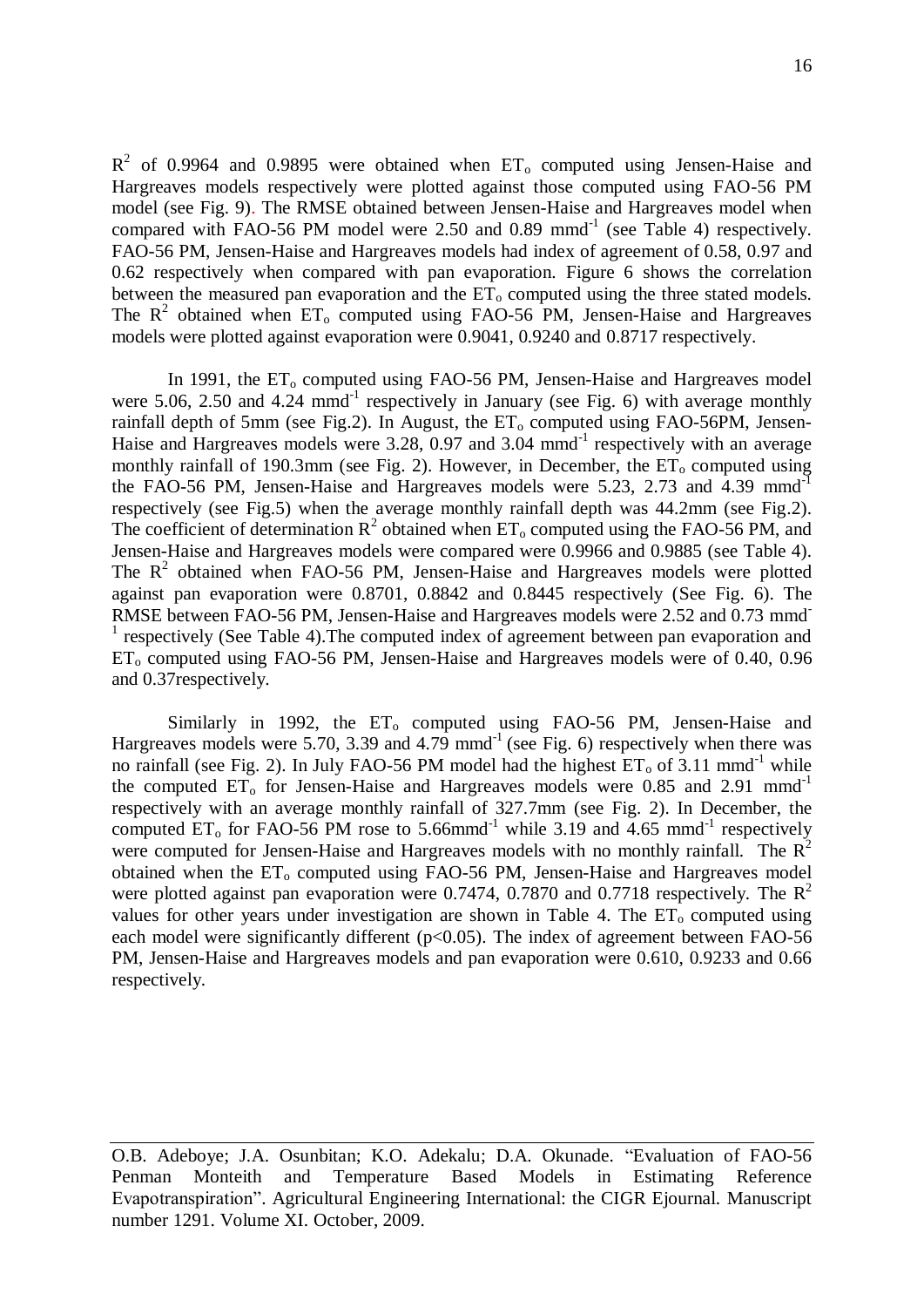

Figure 6-Correlation between  $ET_0$  computed using FAO-56 Penman-Monteith model and Jensen-Haise and Hargreaves models for Ijebu-Ode in 1990, 1991 and 1992.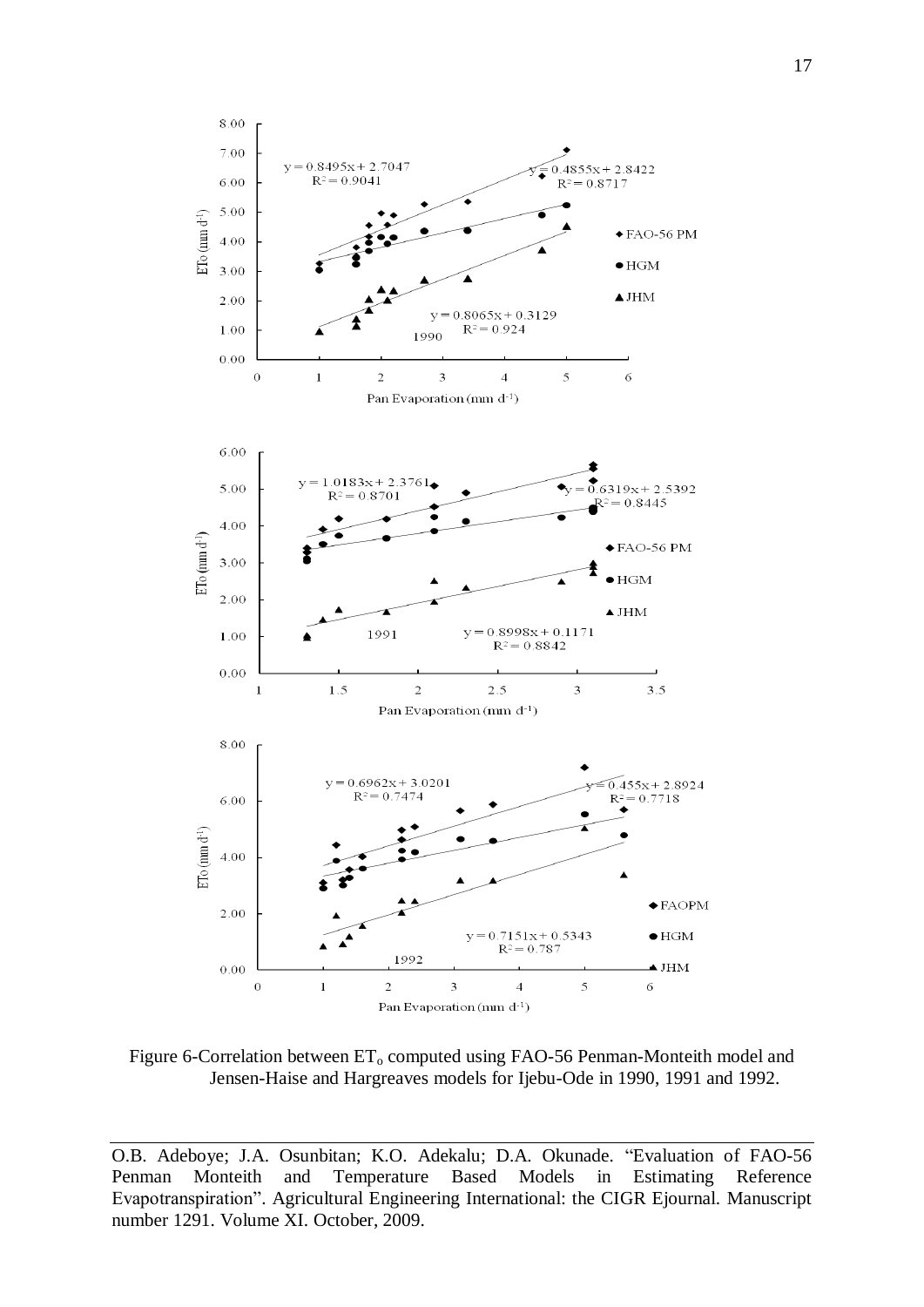| Year    | <b>Coefficient of</b><br>Determination $\mathbb{R}^2$ |                                       | <b>RMSE</b><br>$\text{mmd}^{-1}$      |                                | <b>Index of agreement between</b><br>ET <sub>0</sub> Models and Pan<br><b>Evaporation</b> |            |            |
|---------|-------------------------------------------------------|---------------------------------------|---------------------------------------|--------------------------------|-------------------------------------------------------------------------------------------|------------|------------|
|         | FAO-56<br>PM and<br><b>JHM</b>                        | <b>FAO-56</b><br>PM and<br><b>HGM</b> | <b>FAO-56</b><br>PM and<br><b>JHM</b> | FAO-56<br>PM and<br><b>HGM</b> | <b>FAO-56</b><br><b>PM</b>                                                                | <b>JHM</b> | <b>HGM</b> |
| 1990    | 0.9970                                                | 0.9895                                | 2.45                                  | 0.52                           | 0.64                                                                                      | 0.89       | 0.62       |
| 1991    | 0.9966                                                | 0.9885                                | 2.44                                  | 0.36                           | 0.45                                                                                      | 0.96       | 0.37       |
| 1992    | 0.9841                                                | 0.9887                                | 2.40                                  | 0.49                           | 0.66                                                                                      | 0.85       | 0.66       |
| 1993    | 0.9813                                                | 0.9925                                | 2.38                                  | 0.45                           | 0.62                                                                                      | 0.76       | 0.62       |
| 1994    | 0.9925                                                | 0.9927                                | 2.45                                  | 0.45                           | 0.45                                                                                      | 0.88       | 0.48       |
| 1995    | 0.9939                                                | 0.9932                                | 2.46                                  | 0.50                           | 0.55                                                                                      | 0.99       | 0.57       |
| 1996    | 0.9978                                                | 0.9972                                | 2.45                                  | 0.38                           | 0.42                                                                                      | 0.98       | 0.44       |
| 1997    | 0.9923                                                | 0.9967                                | 2.45                                  | 0.46                           | 0.64                                                                                      | 0.93       | 0.61       |
| 1998    | 0.9941                                                | 0.9810                                | 2.53                                  | 0.70                           | 0.64                                                                                      | 0.98       | 0.66       |
| 1999    | 0.9970                                                | 0.9920                                | 2.48                                  | 0.44                           | 0.39                                                                                      | 0.95       | 0.40       |
| 2000    | 0.9936                                                | 0.9934                                | 2.51                                  | 0.62                           | 0.68                                                                                      | 0.88       | 0.66       |
| 2001    | 0.9960                                                | 0.9947                                | 2.49                                  | 0.94                           | 0.60                                                                                      | 0.89       | 0.59       |
| 2002    | 0.9914                                                | 0.9877                                | 2.48                                  | 0.54                           | 0.41                                                                                      | 0.95       | 0.44       |
| 2003    | 0.9965                                                | 0.9897                                | 2.47                                  | 0.49                           | 0.44                                                                                      | 0.41       | 0.49       |
| 2004    | 0.9980                                                | 0.9912                                | 2.50                                  | 0.55                           | 0.52                                                                                      | 0.65       | 0.53       |
| 2005    | 0.9870                                                | 0.9916                                | 2.48                                  | 0.38                           | 0.42                                                                                      | 0.88       | 0.44       |
| Average | 0.9931                                                | 0.9913                                | 2.46                                  | 0.52                           | 0.53                                                                                      | 0.86       | 0.54       |

Table 4-Coefficients of determination  $R^2$ , Root Mean Square Error (RMSE) and level of degree of agreement between ET<sub>o</sub> models and pan evaporation for Ijebu-Ode

Limited meteorological data namely the daily maximum and minimum air temperature were also used in computing  $ET_0$  for Itoikin. Figure 7 shows the  $ET_0$  computed for Itoikin using the three models. In 1986, the computed  $ET_0$  using FAO-56 PM, Jensen-Haise and Hargreaves models were 5.22, 2.72 and 4.66 mmd<sup>-1</sup> respectively in January when there the average monthly rainfall depth was 9.9mm. In August the  $ET_0$  were 3.76, 1.38 and 3.66 mmd <sup>1</sup> using FAO-56 PM, Jensen-Haise and Hargreaves models respectively when the average monthly rainfall was 29.3mm. However in December, when there was no rainfall, the  $ET_0$ computed using FAO-56 PM, Jensen-Haise and Hargreaves models were 5.35, 2.96 and 4.84 mmd<sup>-1</sup>. Using FAO-56 PM, Jensen-Haise and Hargreaves models,  $R^2$  of 0.7829, 0.8091 and 0.7651 respectively were obtained when  $ET_0$  computed were plotted against pan evaporation (see Fig  $\overline{8}$ ). Table 5 contains the R<sup>2</sup>, RMSE and significance of the Jensen-Haise and Hargreaves models when compared with the FAO-56 PM model using limited data. The index of agreement between pan evaporation and FAO-56 PM, Jensen-Haise and Hargreaves models were 0.34, 0.93 and 0.37 respectively.

In 1987, the  $ET_0$  computed in January using FAO-56PM, Jensen-Haise and Hargreaves models were 5.32, 2.79 and 4.69 mmd<sup>-1</sup> in January when there was no rainfall (see Fig.2). In August, the  $ET_0$  using FAO-56 PM, Jensen-Haise and Hargreaves model were 3.75, 1.34 and  $3.60$  mmd<sup>-1</sup> when the rainfall depth was 244.2mm. In December however, when there was no rainfall, the  $ET_0$  computed using FAO-56PM, Jensen-Haise and Hargreaves models were

O.B. Adeboye; J.A. Osunbitan; K.O. Adekalu; D.A. Okunade. "Evaluation of FAO-56 Penman Monteith and Temperature Based Models in Estimating Reference Evapotranspiration". Agricultural Engineering International: the CIGR Ejournal. Manuscript number 1291. Volume XI. October, 2009.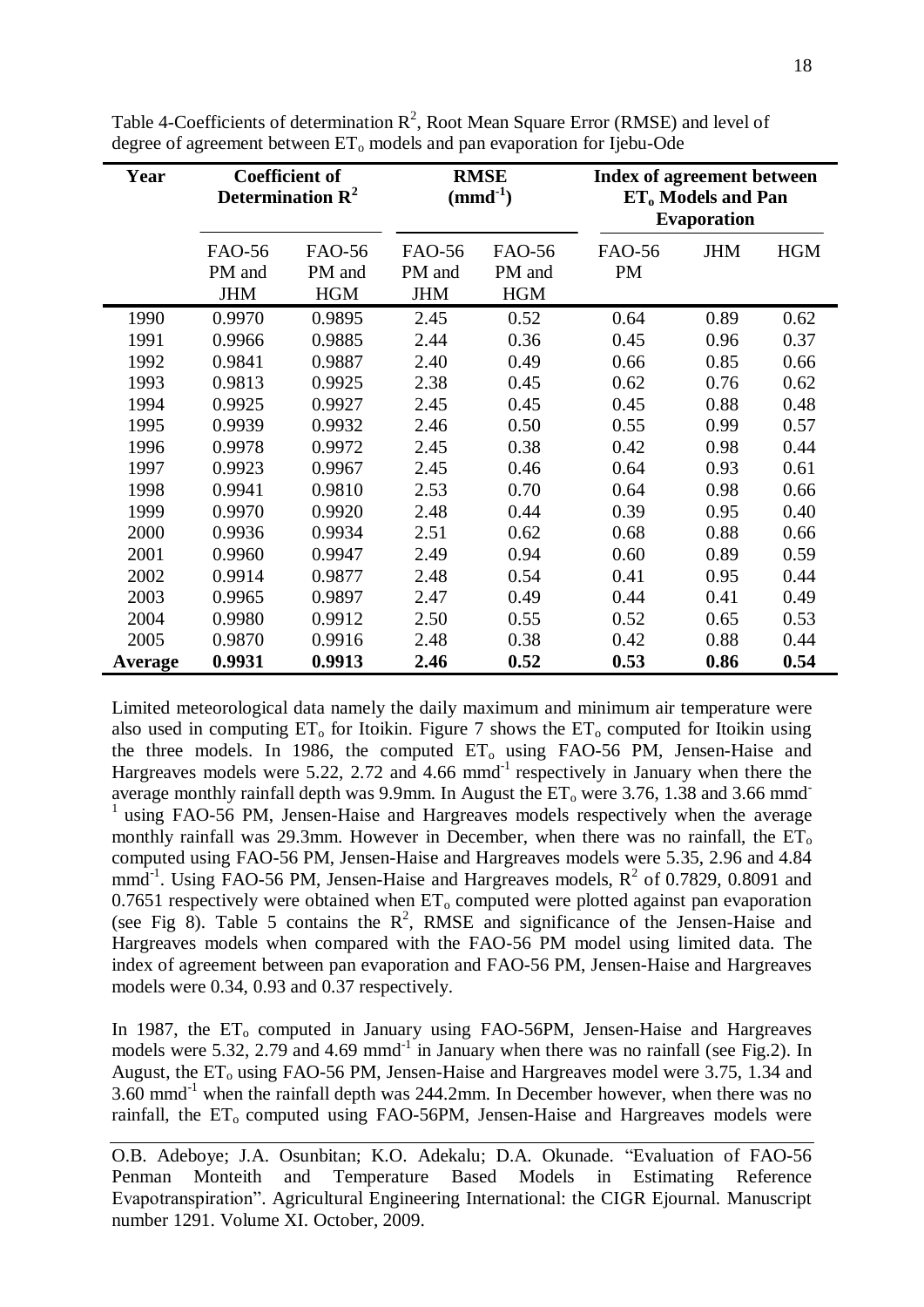5.35, 2.96 and 4.84mmd<sup>-1</sup> respectively. Coefficient of determination  $R^2$  of 0.9074, 0.9282 and 0.9248 were obtained when  $ET_0$  computed using FAO-56 PM, Jensen-Haise and Hargreaves models respectively were plotted against pan evaporation (see Fig. 8). The index of agreement between pan evaporation and FAO-56 PM, Jensen-Haise and Hargreaves models were 0.37, 0.95 and 0.41 respectively. Both Hargreaves and Jensen-Haise models underestimated the  $ET_0$  when compared with FAO-56 PM model. Similarly, in 1988, the  $ET<sub>o</sub>$  in January using FAO-56 PM, Jensen-Haise and Hargreaves models were 5.53, 3.07 and 4.88 mmd<sup>-1</sup> respectively when the average monthly rainfall was 14.7mm (see Fig.2). In August, the  $ET_0$  computed using FAO-56 PM, Jensen-Haise and Hargreaves models were 3.86, 1.46 and 3.73 mmd<sup>-1</sup> respectively when the average monthly rainfall was 59.5mm (see Fig 2). However, the  $ET_0$  computed in December were 5.07, 3.66 and 5.01 mmd<sup>-1</sup> using the FAO-56 PM, Jensen-Haise and Hargreaves model respectively with average monthly rainfall depth of 62.2 mm. Coefficient of determination  $R^2$  of 0.5716, 0.5149 and 0.5033 were obtained when the  $ET_0$  computed using FAO-56 PM, Jensen-Haise and Hargreaves models were plotted against pan evaporation (see Fig.8). The pan evaporation, FAO-56 PM, Jensen-Haise and Hargreaves models had degree of agreement of 0.33, 0.82 and 0.36 respectively.



O.B. Adeboye; J.A. Osunbitan; K.O. Adekalu; D.A. Okunade. "Evaluation of FAO-56 Penman Monteith and Temperature Based Models in Estimating Reference Evapotranspiration". Agricultural Engineering International: the CIGR Ejournal. Manuscript number 1291. Volume XI. October, 2009.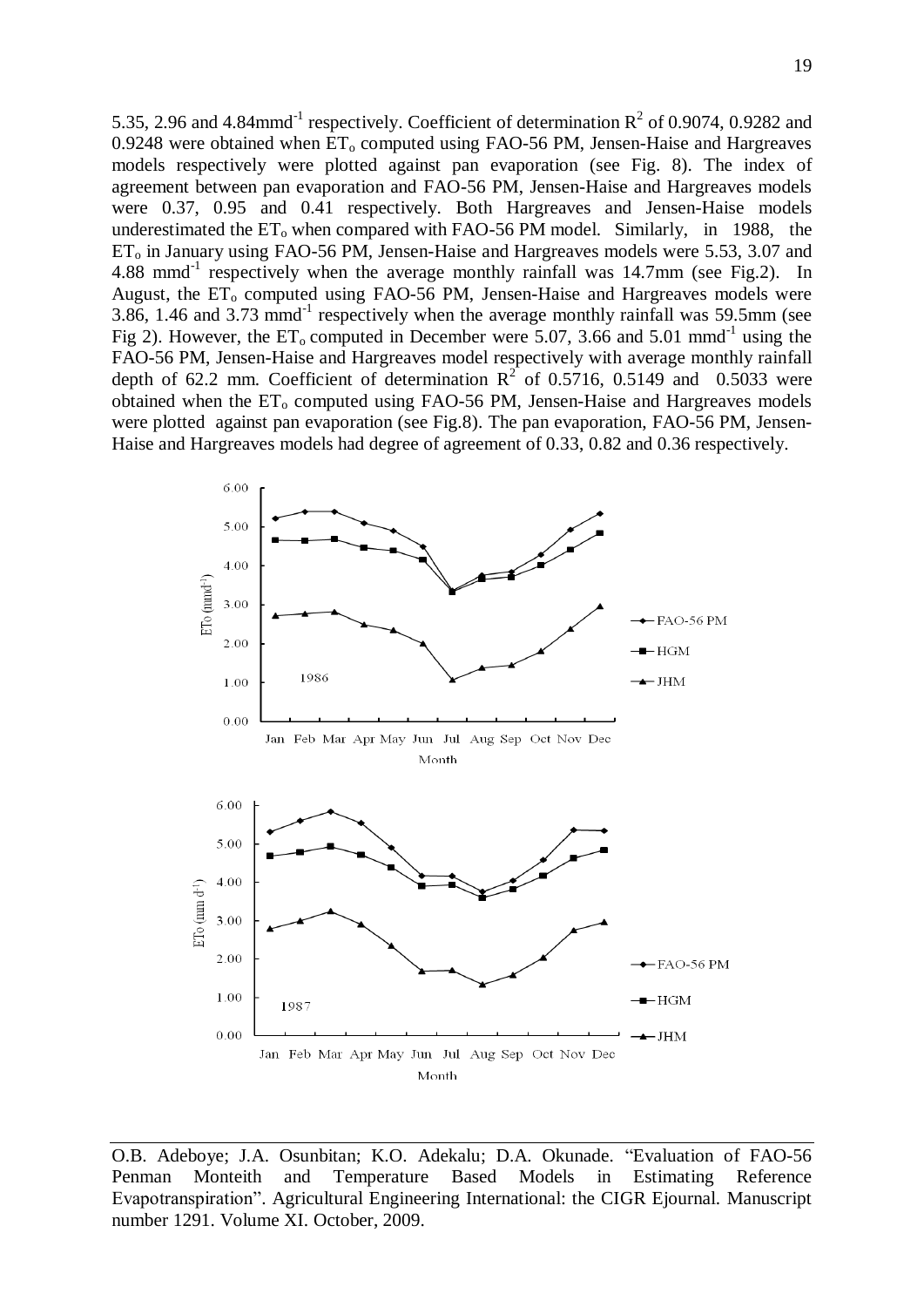

Figure 7- ET<sub>o</sub> computed using FAO 56 Penman-Monteith model and Jensen-Haise and Hargreaves models in 1984, 1985 and 1986 respectively for Itoikin.



O.B. Adeboye; J.A. Osunbitan; K.O. Adekalu; D.A. Okunade. "Evaluation of FAO-56 Penman Monteith and Temperature Based Models in Estimating Reference Evapotranspiration". Agricultural Engineering International: the CIGR Ejournal. Manuscript number 1291. Volume XI. October, 2009.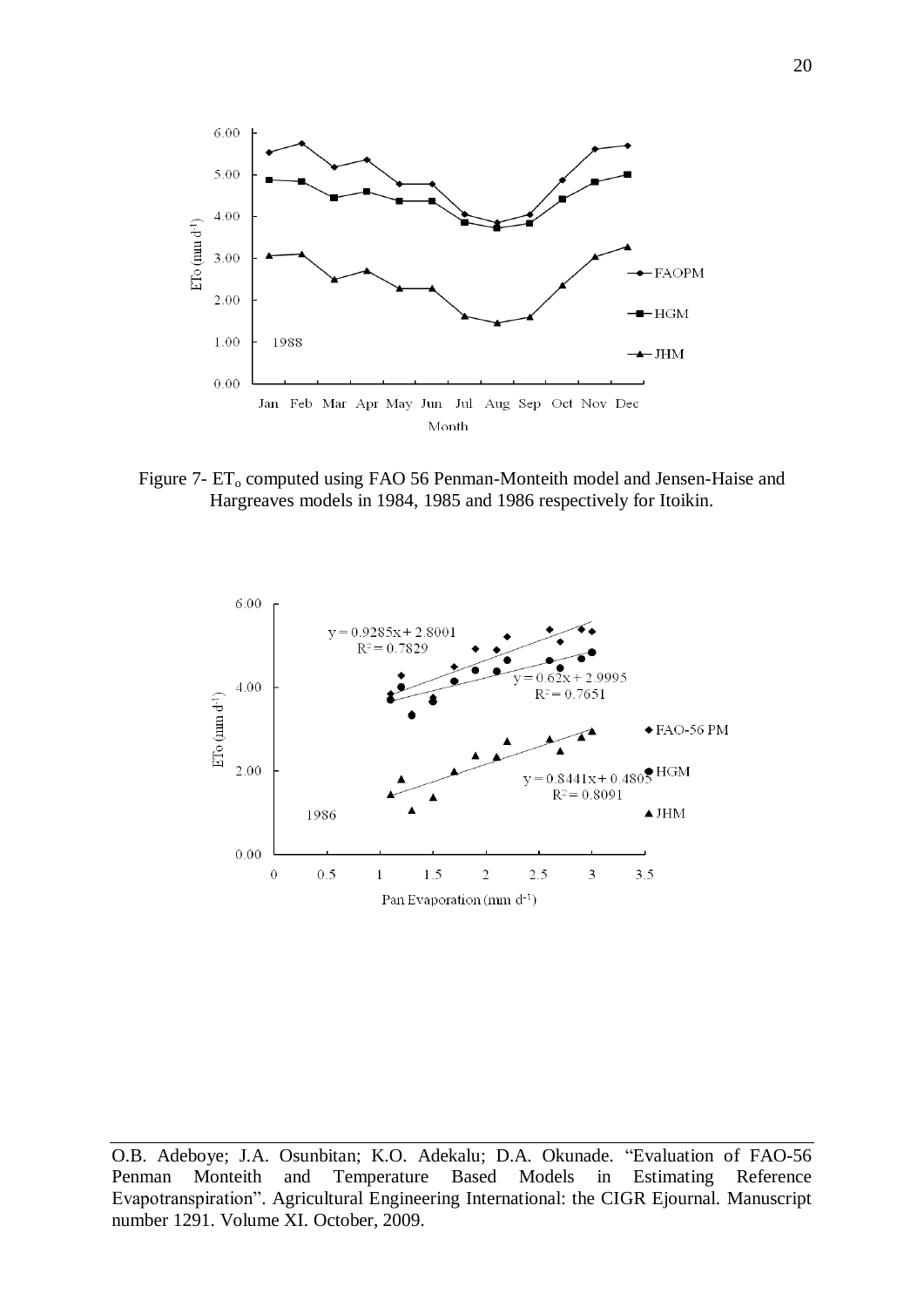

Figure 8-Correlation between  $ET_0$  computed using FAO-56 Penman-Monteith model and Jensen-Haise and Hargreaves models for Itoikin in 1986, 1987 and 1988 respectively.

O.B. Adeboye; J.A. Osunbitan; K.O. Adekalu; D.A. Okunade. "Evaluation of FAO-56 Penman Monteith and Temperature Based Models in Estimating Reference Evapotranspiration". Agricultural Engineering International: the CIGR Ejournal. Manuscript number 1291. Volume XI. October, 2009.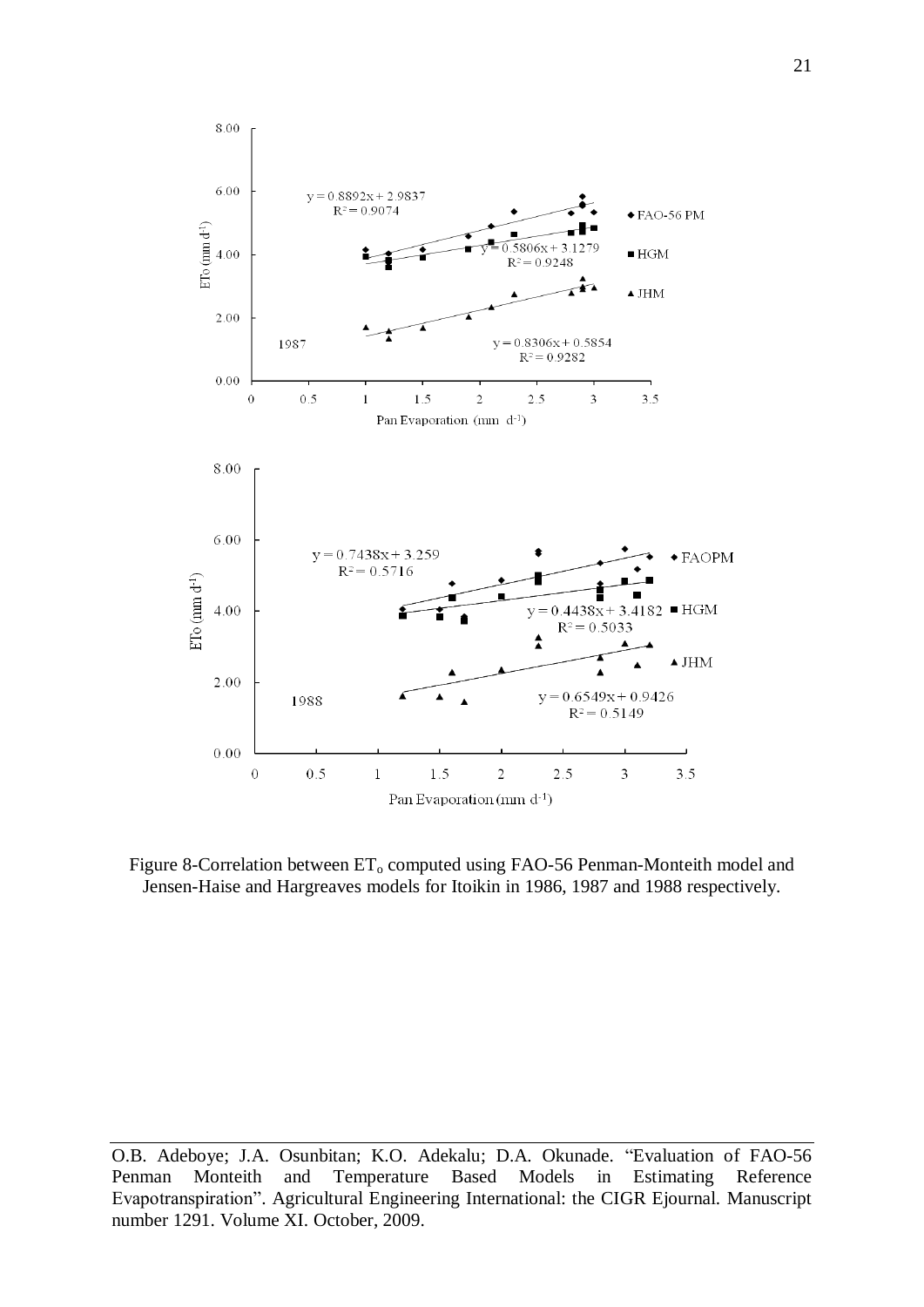| Year    | <b>Coefficient of</b><br>Determination $\mathbb{R}^2$ |                                       | <b>RMSE</b><br>$(mmd^{-1})$           |                                | <b>Index agreement between</b><br>ET <sub>o</sub> Models and Pan<br><b>Evaporation</b> |            |            |
|---------|-------------------------------------------------------|---------------------------------------|---------------------------------------|--------------------------------|----------------------------------------------------------------------------------------|------------|------------|
|         | FAO-56<br>PM and<br><b>JHM</b>                        | <b>FAO-56</b><br>PM and<br><b>HGM</b> | <b>FAO-56</b><br>PM and<br><b>JHM</b> | FAO-56<br>PM and<br><b>HGM</b> | FAO-56<br><b>PM</b>                                                                    | <b>JHM</b> | <b>HGM</b> |
| 1984    | 0.8790                                                | 0.7862                                | 2.47                                  | 0.55                           | 0.34                                                                                   | 0.56       | 0.35       |
| 1985    | 0.9874                                                | 0.9908                                | 2.52                                  | 0.43                           | 0.39                                                                                   | 0.65       | 0.42       |
| 1986    | 0.9884                                                | 0.9841                                | 2.53                                  | 0.48                           | 0.34                                                                                   | 0.93       | 0.37       |
| 1987    | 0.9907                                                | 0.9799                                | 2.53                                  | 0.58                           | 0.37                                                                                   | 0.95       | 0.41       |
| 1988    | 0.9832                                                | 0.9723                                | 2.52                                  | 0.59                           | 0.33                                                                                   | 0.82       | 0.36       |
| 1989    | 0.9602                                                | 0.9510                                | 2.47                                  | 0.59                           | 0.35                                                                                   | 0.88       | 0.40       |
| 1990    | 0.9885                                                | 0.9884                                | 2.50                                  | 0.49                           | 0.29                                                                                   | 0.63       | 0.32       |
| 1991    | 0.9897                                                | 0.9852                                | 2.52                                  | 0.49                           | 0.29                                                                                   | 0.87       | 0.32       |
| 1992    | 0.9952                                                | 0.9917                                | 2.51                                  | 0.68                           | 0.29                                                                                   | 0.73       | 0.32       |
| 1993    | 0.9671                                                | 0.9183                                | 2.47                                  | 0.73                           | 0.34                                                                                   | 0.56       | 0.38       |
| 1994    | 0.9654                                                | 0.9557                                | 2.47                                  | 0.58                           | 0.26                                                                                   | 0.25       | 0.31       |
| 1995    | 0.9943                                                | 0.9794                                | 2.55                                  | 0.90                           | 0.24                                                                                   | 0.58       | 0.29       |
| 1997    | 0.9865                                                | 0.9684                                | 2.50                                  | 0.72                           | 0.38                                                                                   | 0.74       | 0.41       |
| 1998    | 0.9760                                                | 0.9403                                | 2.50                                  | 0.50                           | 0.25                                                                                   | 0.44       | 0.37       |
| 1999    | 0.9929                                                | 0.9811                                | 2.43                                  | 0.73                           | 0.15                                                                                   | 0.42       | 0.18       |
| 2001    | 0.9680                                                | 0.9064                                | 2.51                                  | 0.63                           | 0.17                                                                                   | 0.24       | 0.19       |
| Average | 0.9758                                                | 0.9550                                | 2.50                                  | 0.60                           | 0.30                                                                                   | 0.64       | 0.34       |

Table 5: Coefficients of determination  $R^2$ , Root Mean Square Error (RMSE) and level of Significance of the three models for Itoikin

Although Jensen-Haise model had higher  $R^2$  when plotted against FAO-56 PM model, the RMSE between the FAO-56 PM model was considerably lower than those of FAO-56 PM and Jensen-Haise models. The  $ET_0$  computed were significantly different having (p<0.05) in the years under investigation.

# **4. Conclusion**

Meteorological data of three stations Abeokuta, Ijebu-Ode and Itoikin obtained from Nigerian Meteorological Station (NIMET) were analysed using three models namely, FAO-56 PM, Jensen-Haise and Hargreaves models. The  $ET_0$  computed using Jensen-Haise and Hargreaves models were compared with those computed using FAO-56 PM model in order to determine their performance under situations of complete and limited data. Also the  $ET_0$  computed using the three models were compared with the pan evaporation data obtained from each location. When complete data were used in the computation, Hargreaves model overestimated ET<sub>o</sub> while Jensen-Haise model underestimated. However, under limited data set, both Jensen-Haise and Hargreaves model underestimated  $ET_0$ . Jensen-Haise and Hargreaves models underestimated  $ET_0$  under limited data input for Ijebu-Ode when compared with those computed using FAO-56 PM model and this compares favourably with similar analysis done in Tunisia (Jabloun and Sahli, 2008). In the absence of solar radiation data, the procedures for estimating  $R<sub>s</sub>$  from monthly maximum and minimum temperatures produced accurate estimates of  $ET_0$  in the three stations over the stated years. Similarly, the

O.B. Adeboye; J.A. Osunbitan; K.O. Adekalu; D.A. Okunade. "Evaluation of FAO-56 Penman Monteith and Temperature Based Models in Estimating Reference Evapotranspiration". Agricultural Engineering International: the CIGR Ejournal. Manuscript number 1291. Volume XI. October, 2009.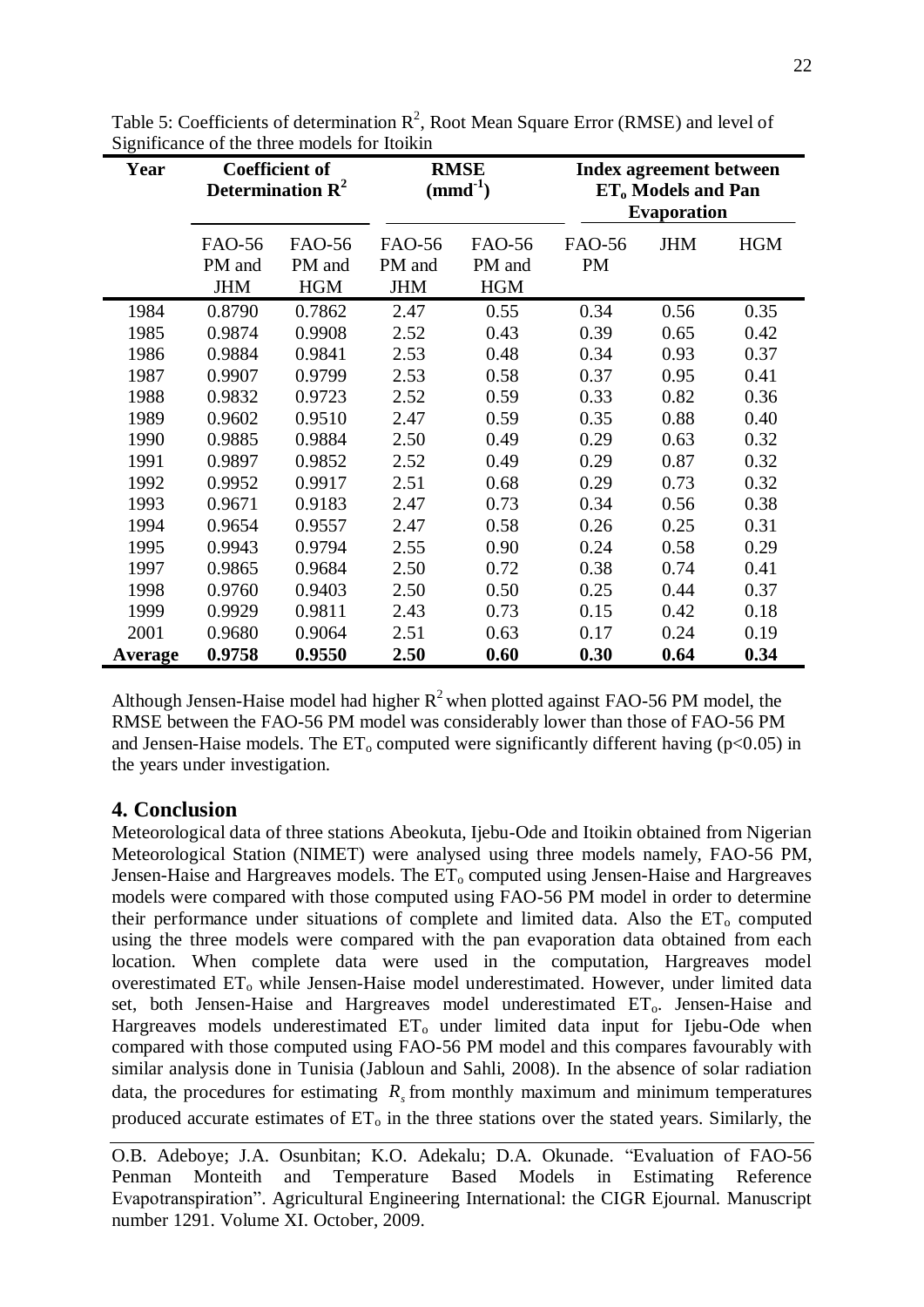computation of  $e_a$  using the procedures outlined in Allen et al., 1998 that is, when  $T_w \approx T_{dev}$  is a good alternative when relative humidity is doubtful of completely absent.

Good correlations were observed when Jensen-Haise and Hargreaves models were compared with FAO-56 PM models for Abeokuta. The average  $R^2$  values between FAO-56PM and Jensen-Haise and Hargreaves models were 0.7914 and 0.55218 respectively. The lowest average RMSE of 1.03mmd<sup>-1</sup> was obtained between FAO-56 PM and Jensen-Haise models. Similarly, the highest index of agreement of 0.71 was obtained when the  $ET_0$ computed using Jensen-Haise model were compared the pan evaporation data. The average  $R<sup>2</sup>$  obtained for ET<sub>o</sub> computed using complete and limited data for FAO-56 PM and Jensen-Haise models were 0.6784 and 0.8488 respectively. In the absence of data on solar radiation, the alternative means of using minimum and maximum air temperatures in computing  $ET_0$ yielded very good result as observed in the average  $R^2$  values of 0.9931 and 0.9913 when Jensen-Haise and Hargreaves models were compared with FAO-56 PM models respectively for for Ijebu-Ode with  $k_{rs}$  of 0.16. Jensen-Haise model had the highest average index of agreement of 0.88 but for Hargreaves model it was 0.87. For Itoikin, the average  $R^2$  obtained for Jensen-Haise and Hargreaves models when compared with FAO-56 PM model were 0.9758 and 0.9550 respectively with  $k_{rs}$  of 0.17. The highest index of agreement of 0.64 was obtained between  $ET_0$  computed using Jensen-Haise model and pan evaporation while RMSE of 0.60 was obtained between FAO-56 PM and Hargreaves model. It is evident that the climatic data fitted well into the models and the computed  $ET_0$  using the three models compared favourably with the pan evaporation data at each station. The  $ET_0$  computed with complete and limited data set compared well. It is hereby recommended that in the absence of complete climatic data,  $ET_0$  should be computed using temperature data in Ogun-Osun basin. Similarly  $k_{rs}$  of 0.16 and 0.17 are hereby recommended for Ijebu-ode and Itoikin stations respectively. Automatic weather recording equipment should be installed in the meteorological stations in order to enhance data acquisition. However, similar analysis should be carried out using climatic data from other parts of Nigeria in order to validate the performances of the models.

#### **References**

- Allen, R. G. 1996. Assessing Integrity of weather Data for Reference Evapotranspiration Estimation. *Journal of Irrigation and Drainage Engineering , 122* (2), 97-106.
- Allen, R.G., 1997. Self-calibrating method for estimating solar radiation from air temperature *Journal of Hydrologic Engineering*, 2, 56–66.
- Allen, R. G., Pereira, L. S., Raes, D., & Smith, M. 1998. Crop Evapotranpiration: Guildlines for computing crop water requirements, FAO Irrigation and Drainage Paper No 56. Food and Agriculture Organisation, Land and Water. Rome, Italy:
- Alexandris, S., Kerkides, P. 2003. New empirical formula for hourly estimations of reference evapotranspiration. *Agricultural Water Management,* **60** (3), 157–180.
- Blaney, H. F. and Criddle W. D. 1950. Determining water requirements in irrigated area from climatologically irrigation data. US Department of Agriculture, Soil Conservation Service, Tech. Paper No. 96.
- Cai, J., Liu, Y., Lei, T., Pereira, L.S., 2007. Estimating reference evapotranspiration with the FAO Penman–Monteith equation using daily weather forecast messages. *Agricultural and Forest Meteorology*, **145** (1–2), 22–35.

O.B. Adeboye; J.A. Osunbitan; K.O. Adekalu; D.A. Okunade. "Evaluation of FAO-56 Penman Monteith and Temperature Based Models in Estimating Reference Evapotranspiration". Agricultural Engineering International: the CIGR Ejournal. Manuscript number 1291. Volume XI. October, 2009.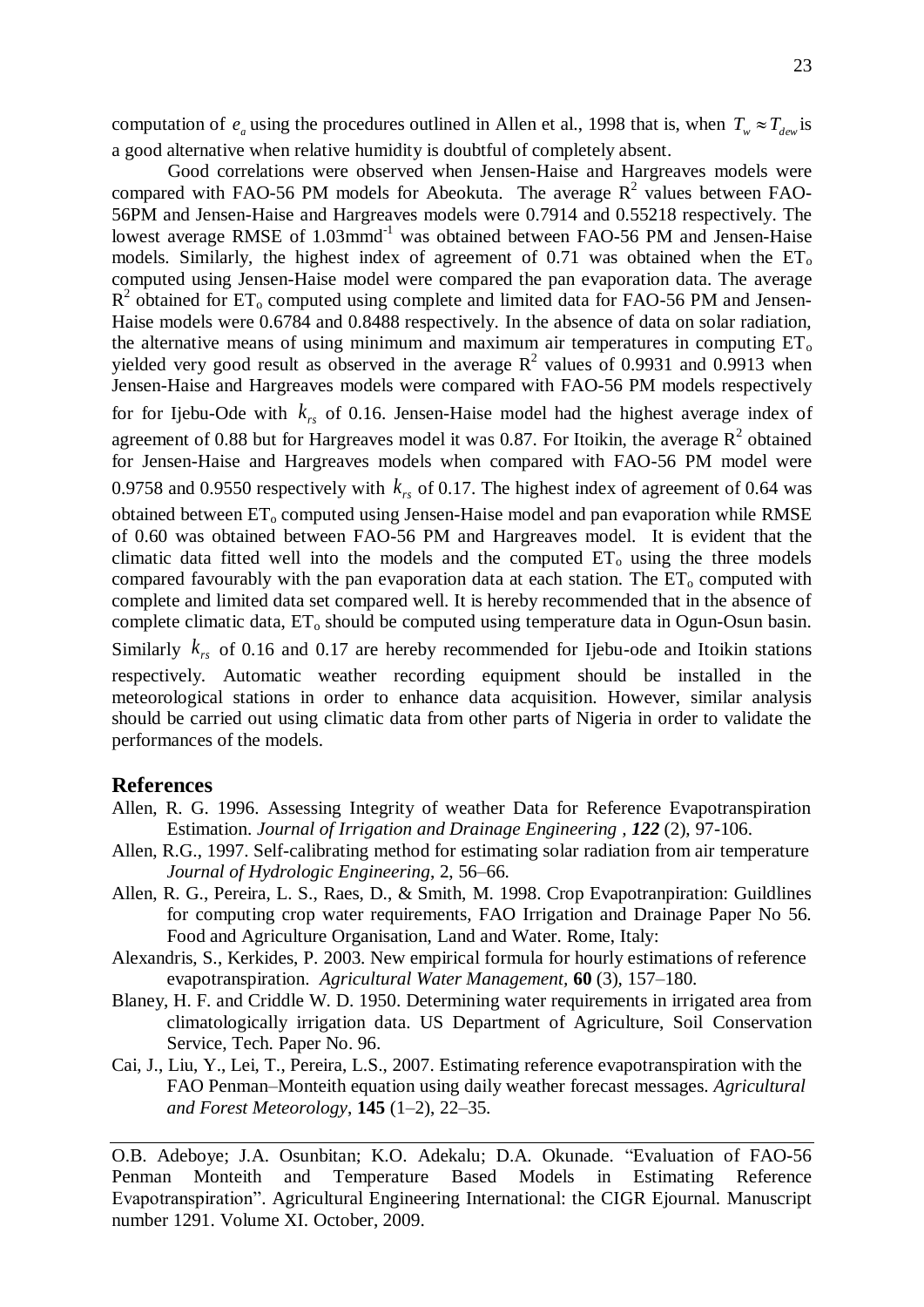- Chiew, F. H., Kamaladasa, N. N., Malano, H. M., & McMahon, T. A. 1995. Penman-Monteith FAO-24 reference crop evapotranspiration and class-A pan data in Australia. *Agricultural Water Management ,* 28, 9-21.
- DehghaniSanij, H., Yamamotoa, T., & Rasiah, V. 2004. Assessment of evapotranspiration estimation models for use in semi-arid environments. *Agricultural Water Management ,* 64, 91-106.
- Dockter, D. 1999. *Computation of the Kimberly-Penman and Jensen-Haise Evapotranspiration Equation as Applied in the U.S. Bureau of Reclamation's Pacific Northwest.* U.S. Bureau of Reclamation, Water Conservation Centre.
- Dodds, P. M., Meyer, W. S., & Barton, A. 2005. *A Review of Methods to Estimate Irrigated reference Crop Evapotranspiration. Technical Report 04/05.* Australia: Cooperative Research Centre for Irrigation Futures, CSIRO, Land and Water.
- Doorenbos, J., & Kassam, A. H. 1979. *Yield reponse to Water, FAO Irrigation and Drainage Paper No 33.* Food and Agriculture Organisation, Rome, Italy, 193pp.
- Doorenbos, J., & Pruit, W. O. 1977. *Crop Water Requirements, FAO Irrigation and Drainage Paper No 24.* Rome, Italy: FAO.
- Droogers, P., & Allen, R. G. 2002. Estimating reference evapotranspiration under inaccurate data conditions. *Irrigation and Drainage System , 16*, 33-45.
- Fischer, G., Tubiello, H., Veithuizen, V., & Wiberg, D. 2006. Climate change impacts on irrigation water requirements: global and regional effects of mitigation. *Tec. Forecasting Soc. Ch ,* 74, 1990-2080.
- Garcia, M., Raes, D., Allen, R. G., & Herbas, C. 2006. Dynamics of reference evapotranspiration in the Bolivian highlands (Altiplano). *Agriculture and Forest Meterology ,* 125, 67-82.
- Gavila'n, P., Lorite, I. J., Tornero, S., & Berengena, J. 2006. Regional calibration of Hargreaves equation for estimating reference ET in a semiarid environment. *Agricultural Water Management , 81*, 257-281.
- Harbeck Jr., G. E. 1962. A practical field technique for measuring reservoir evaporation utilizing mass-transfer theory, 101-105. US. Geol. Survey paper 272-E.
- Hargreaves, G. H., & Allen, R. G. 2003. History and Evaluation of Hargreaves Evapotranspiration Equation. *Journal of Irrigation and Drainage Engineering ,* **129**  $(1), 53-63.$
- Hargreaves, G. L., & Samani, Z. A. 1982. Estimating potential evapotranspiration. *Journal of Irrigation and Drainage Engineering ,* **108** (2), 225-230.
- Hargreaves, G. H. and Z. A. Samani. 1985. Reference crop evapotranspiration from temperature, *Transaction of the ASAE* **28** (1): 96-99.
- Hess, T. 1998. Trends in Reference Evapotranspiration in the North East Arid Zone of Nigeria. *Journal of arid Environment , 38*, 99-115.
- Igbadun, E. H., Mahoo, F. H., Tarimo, A. K., & Banda, A. S. 2006. Performance of two Temperature-Based Reference Evapotranspiration Models in the Mkoji Sub-Catchment in Tanzania. *Agriculturural Engineering International: the CIGR Ejournal , 8*, 1-19.
- Jabloun, M., & Sahli, A. 2008. Evaluation of FAO-56 methodology for estimating reference evapotranspiration using limited climatic data Application to Tunisia. *Agricultural Water Management , 95*, 707-715.
- Jacovides, C. P., & Kontonyiannis, H. 1995. Statistical procedures for the evaluation of evapotranspiration computing models. *Agricultural Water Management , 27*, 365-371.

O.B. Adeboye; J.A. Osunbitan; K.O. Adekalu; D.A. Okunade. "Evaluation of FAO-56 Penman Monteith and Temperature Based Models in Estimating Reference Evapotranspiration". Agricultural Engineering International: the CIGR Ejournal. Manuscript number 1291. Volume XI. October, 2009.